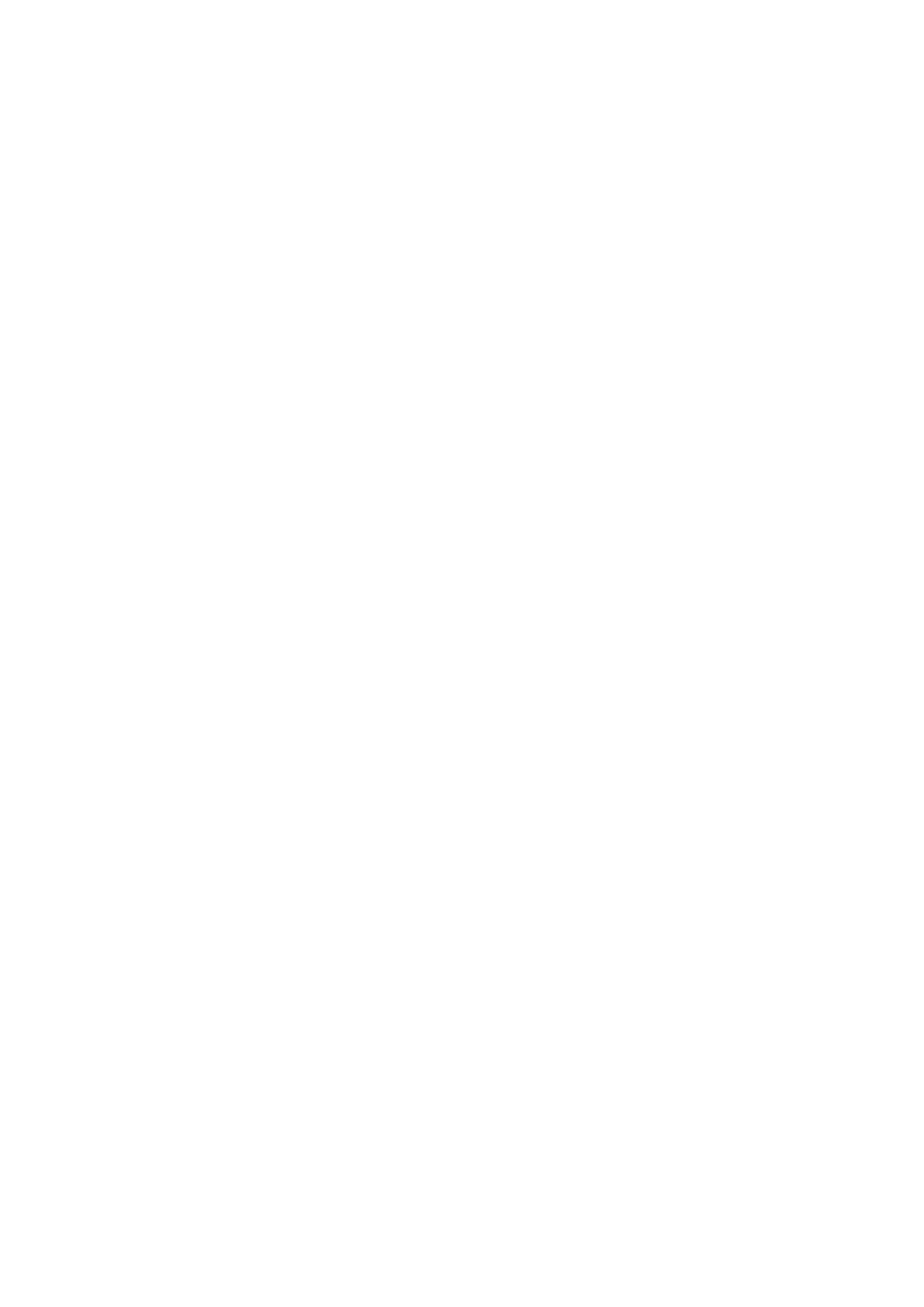

*Improvement of the OECD 306 screening test: Workshop held at CEFAS laboratories, Lowestoft, UK 17-18 February 2015 and subsequent ring test*

Co-organised by ECETOC, Cefas and Cefic-LRI





### Workshop Report No. 34

Brussels, September 2017 ISSN-2078-7219-34 (online)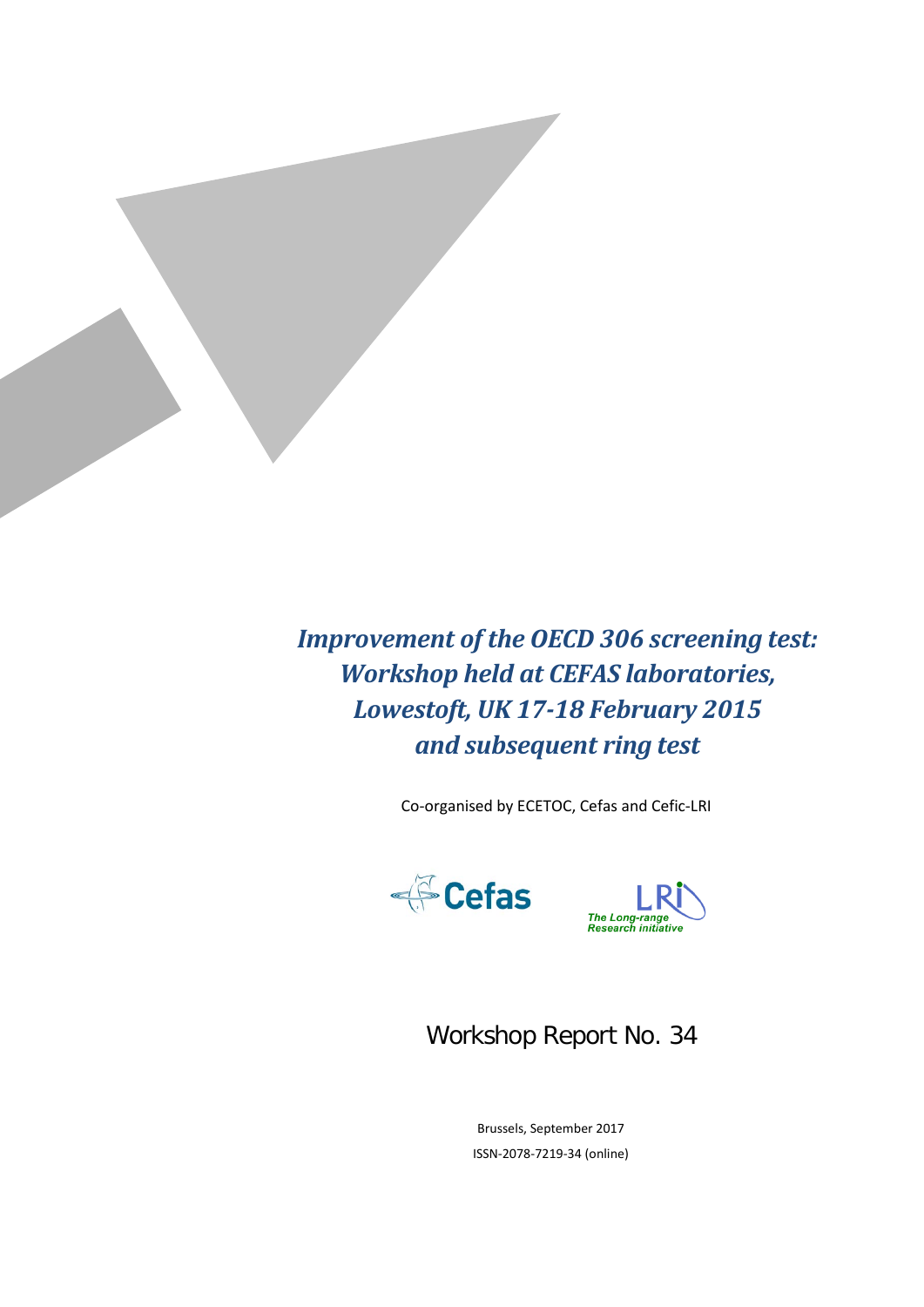#### **ECETOC Workshop Report No. 34**

#### © Copyright – ECETOC AISBL

European Centre for Ecotoxicology and Toxicology of Chemicals 2 Avenue E. Van Nieuwenhuyse (Bte 8), B-1160 Brussels, Belgium.

All rights reserved. No part of this publication may be reproduced, copied, stored in a retrieval system or transmitted in any form or by any means, electronic, mechanical, photocopying, recording or otherwise without the prior written permission of the copyright holder. Applications to reproduce, store, copy or translate should be made to the Secretary General. ECETOC welcomes such applications. Reference to the document, its title and summary may be copied or abstracted in data retrieval systems without subsequent reference.

The content of this document has been prepared and reviewed by experts on behalf of ECETOC with all possible care and from the available scientific information. It is provided for information only. ECETOC cannot accept any responsibility or liability and does not provide a warranty for any use or interpretation of the material contained in the publication.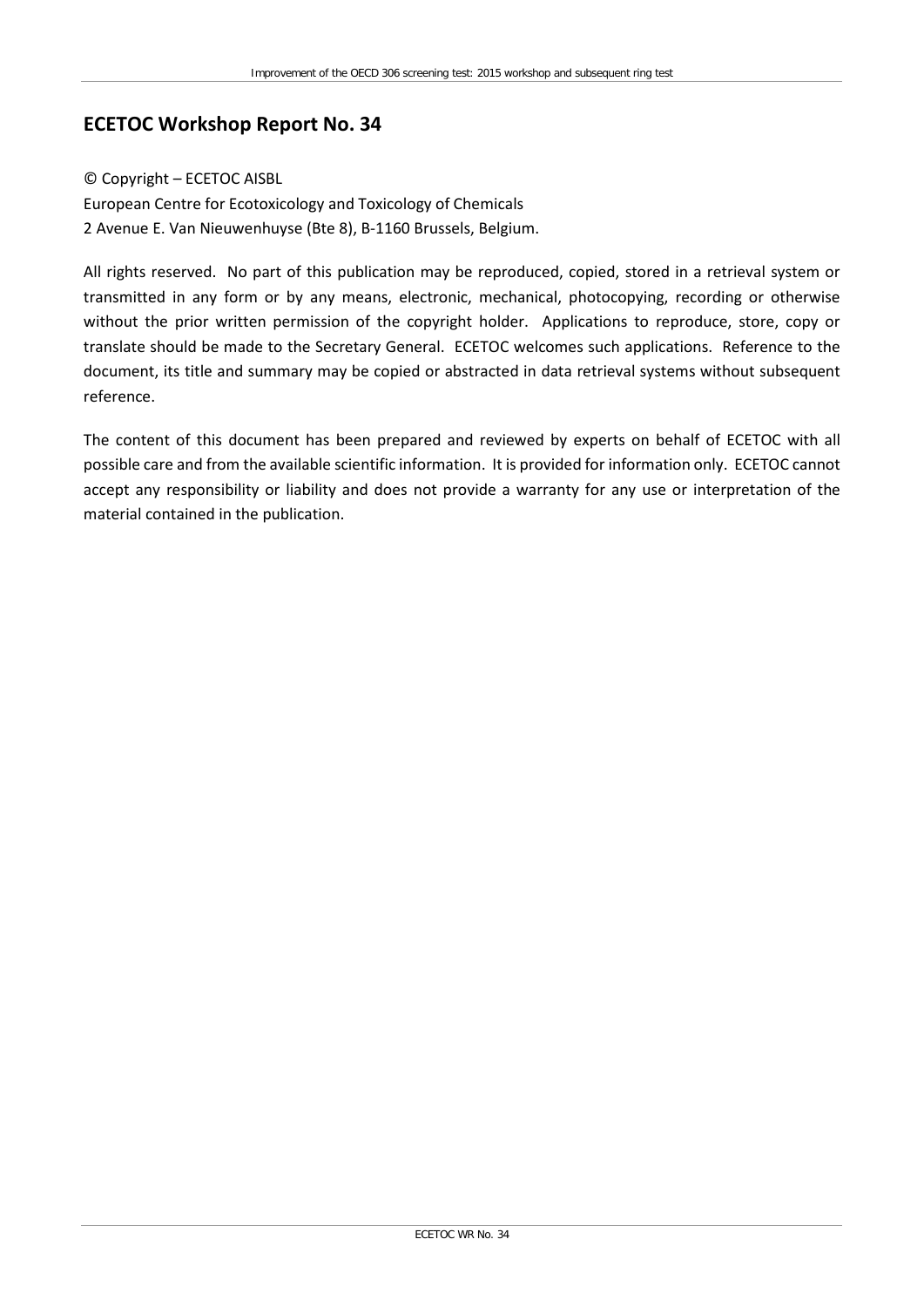#### *Improvement of the OECD 306 screening test*

#### **CONTENTS**

| <b>SUMMARY</b>                                                                |                                                     | 1            |  |
|-------------------------------------------------------------------------------|-----------------------------------------------------|--------------|--|
| <b>INTRODUCTION</b><br>1.                                                     |                                                     | $\mathbf{2}$ |  |
| OECD 306 TEST FOR BIODEGRADABILITY IN SEAWATER: FAULTS AND IMPROVEMENTS<br>2. |                                                     | 4            |  |
| 3.                                                                            | <b>INTERPRETATION OF OECD 306 DATA</b>              | 7            |  |
| 4.                                                                            | <b>RING TEST TO IMPROVE OECD 306</b>                | 8            |  |
|                                                                               | 5. UPDATE ON RING TEST PROJECT (AUGUST 2017)        | 10           |  |
| <b>BIBLIOGRAPHY</b>                                                           |                                                     | 11           |  |
| <b>APPENDIX A: WORKSHOP PROGRAMME</b>                                         |                                                     | 13           |  |
| <b>APPENDIX B: WORKSHOP PARTICIPANTS</b>                                      |                                                     | 16           |  |
|                                                                               | APPENDIX C: AUTHORS (WORKSHOP ORGANISING COMMITTEE) |              |  |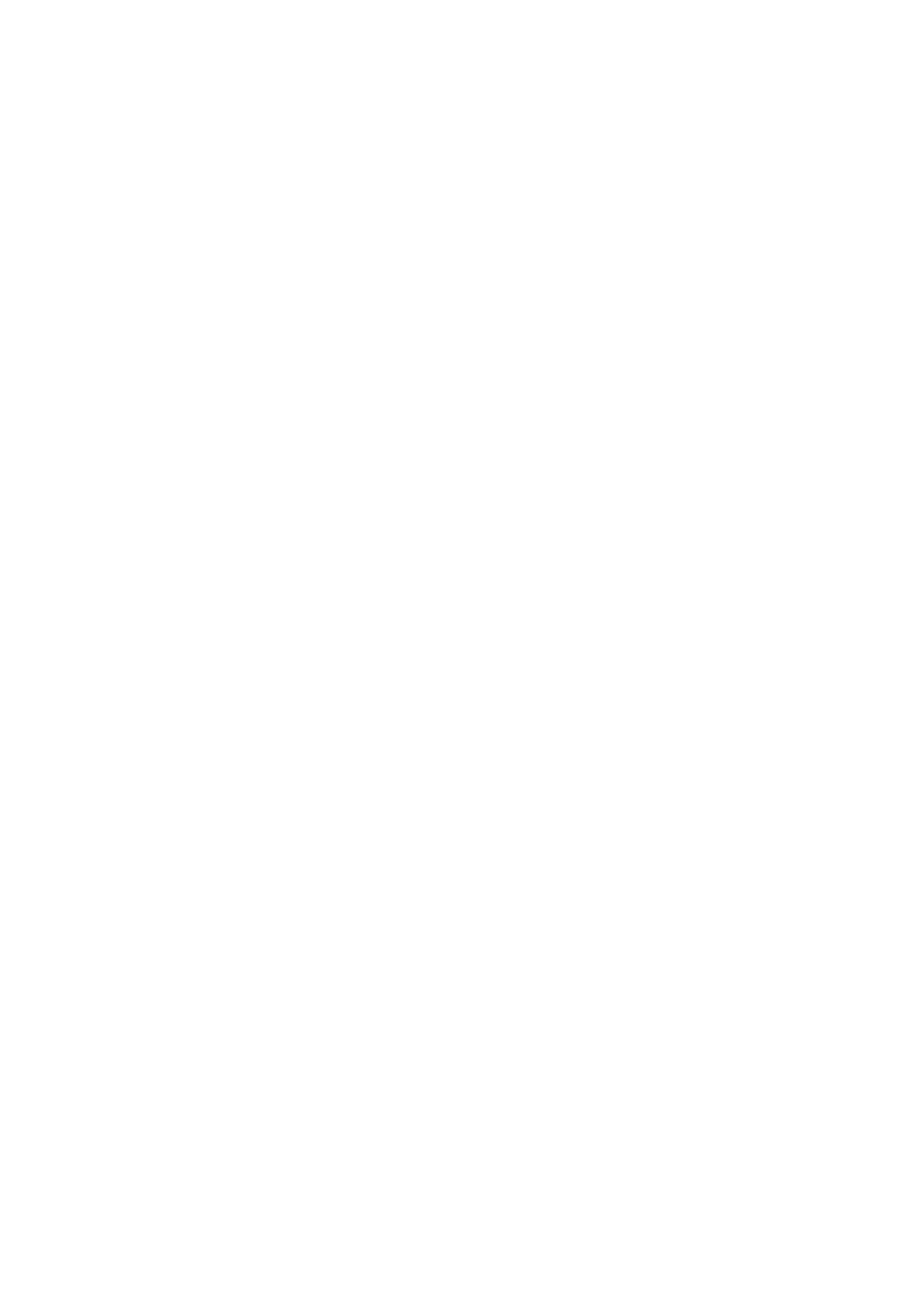### <span id="page-6-0"></span>**SUMMARY**

Previous ECETOC Workshops (ECETOC 2007 and 2013), have highlighted concerns with biodegradation screening tests (BSTs) including the OECD 306 marine biodegradability test which unlike the OECD 301 tests is not defined as a ready biodegradability test (OECD, 1992). The Cefic LRI funded ECO11 project investigated and validated enhancements of both freshwater and marine BSTs, which included increasing inocula to environmentally-relevant concentrations and extending the test duration to beyond the persistence half-life threshold criteria (ECETOC, 2013; Martin et al, 2017a).

The ECO11 project identified the need to develop and validate science-based alternatives or enhanced screening studies, and a potential opportunity arose to apply some of the findings to potentially improve marine biodegradability OECD 306 assessments. Marine biodegradability tests are an intrinsic part of offshore chemical control schemes and developing an improved marine biodegradability OECD 306 test has been recognised as an important issue from both a regulatory and contract research organisation (CRO) perspective. Robust tests are recognised as essential to allow the effective identification and prioritisation of persistence chemicals in the marine environment at the screening level. This led to the organisation and conduct of a workshop to discuss improvements to the OECD 306 test.

A summary of the key workshop discussions is provided in this report. The outcome of the workshop ultimately led to the agreement to evaluate some potential improvements via the conduct of an OECD 306 ring test. The ring test is being managed by Newcastle University, as an extension of the Cefic LRI ECO11 project.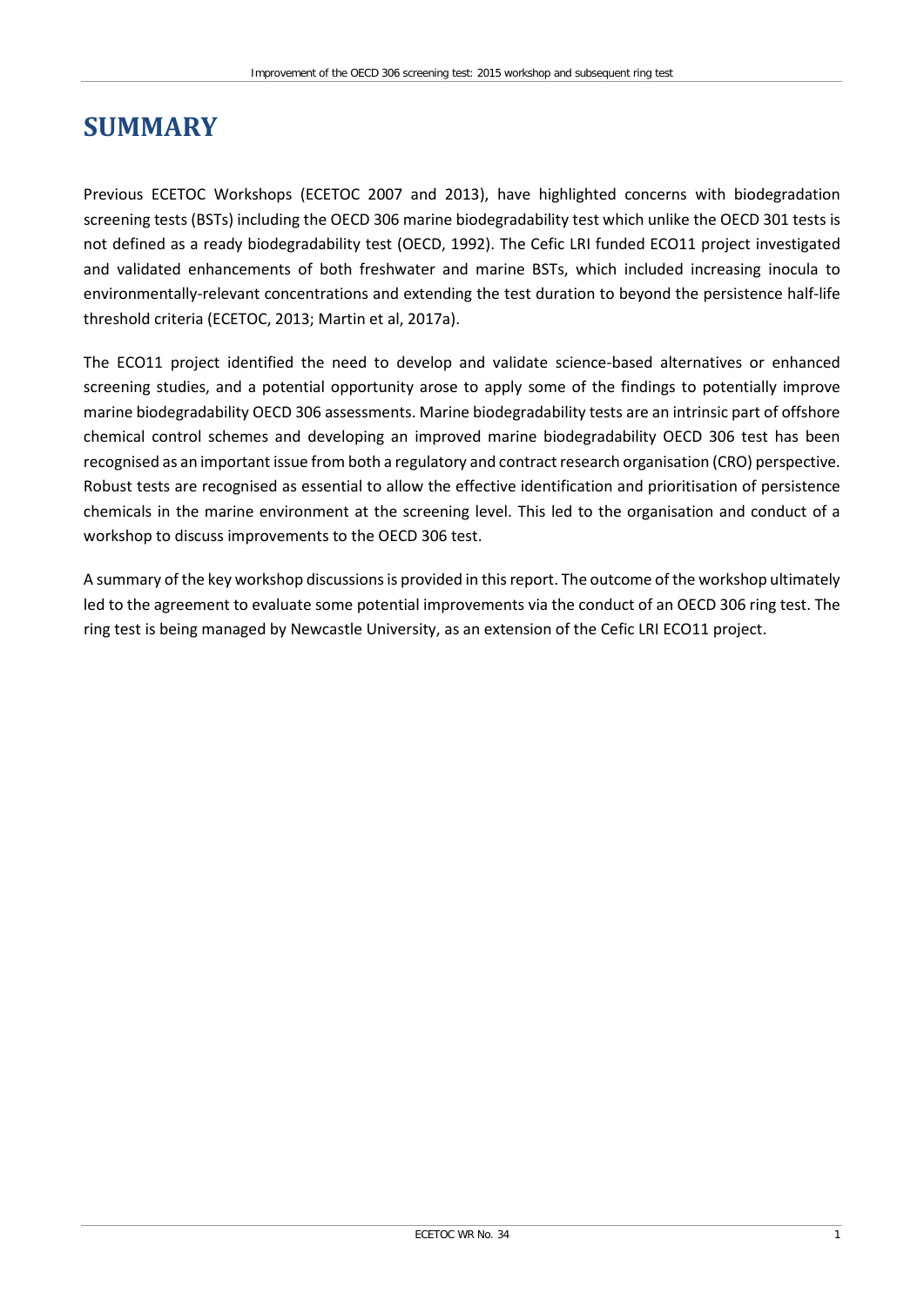# <span id="page-7-0"></span>**1. INTRODUCTION**

Biodegradation is a significant but poorly understood process that can result in the loss or transformation of a chemical in the environment. The prediction of biodegradation is critical in determining persistence, eventual environmental concentrations, likely exposure and ultimately the risk of long-term adverse effects of chemical substances on biota, including humans. A series of international standardised biodegradation screening tests (BSTs) including ready biodegradation tests (RBTs; OECD 301 and 310), the marine biodegradation test (OECD 306) and inherent biodegradation tests (IBTs; OECD 302), in addition to simulation tests (OECD 303, 307, 308, 309 and 314) have been developed and approved by the Organisation for Economic Co-operation and Development (OECD) to measure the relative biodegradability of substances. BSTs are highly prescribed and conservative regulatory tests (OECD, 2006) that have historically formed the foundation for measuring the biodegradability of chemicals in regulatory frameworks for hazard and environmental risk assessments.

However, in recent years, regulatory emphasis (e.g. European guidelines on the registration, evaluation, authorisation and restriction of chemicals (REACH)) has shifted from identifying chemicals that are readily or rapidly biodegradable to identifying chemicals that are potentially persistent in the environment. REACH suggested a number of enhancements to improve the environmental relevance of BSTs (ECHA, 2016). The OSPAR Commission, which oversees the OPSAR Convention, a mechanism by which 15 governments and the EU cooperate to protect the marine environment of the North-East Atlantic, does not currently consider these enhancements for testing chemicals of the offshore industry. Marine biodegradability assessments are an intrinsic part of offshore chemical control schemes.

Previous ECETOC Workshops (ECETOC 2007 and 2013) have highlighted concerns with the BSTs including the OECD 306 (OECD, 1992) and the need to develop and validate science-based alternatives or enhanced screening studies. The Cefic LRI funded ECO11 project investigated and validated enhancements of both freshwater and marine BSTs (OECD 301 and 306), which included increasing inocula to environmentallyrelevant concentrations and extending the test duration to beyond the persistence half-life threshold criteria (ECETOC, 2013; Martin et al, 2017a). Developing an improved OECD 306 test is recognised as essential to allow the effective identification and prioritisation of persistence chemicals in the marine environment at the screening level.

#### **Workshop information**

The concerns above, from both regulators and contract research organisations (CROs), acted as a catalyst to hold a workshop to discuss improvements to the OECD 306. The Centre for Environment, Fisheries and Aquaculture Science (Cefas) hosted the two-day ECETOC/Cefic workshop on 18 – 19 February 2015 in Lowestoft, UK. It focused on highlighting the outcomes of the ECO11 research, discussing the deficiencies of biodegradation tests in marine water, considering reliable and pragmatic improvements to the OECD 306 method and offered a practical demonstration of inocula concentration with tangential flow filtration (TFF). Thirty-seven participants attended, representing academia, industry and regulatory bodies. A questionnaire was circulated to the participants before the workshop to gauge interest, capability and capacity in performing enhanced biodegradation tests. Questionnaire responses indicated a particular demand from CROs for an enhanced marine test and significant interest to participate in a ring test of an improved OECD 306.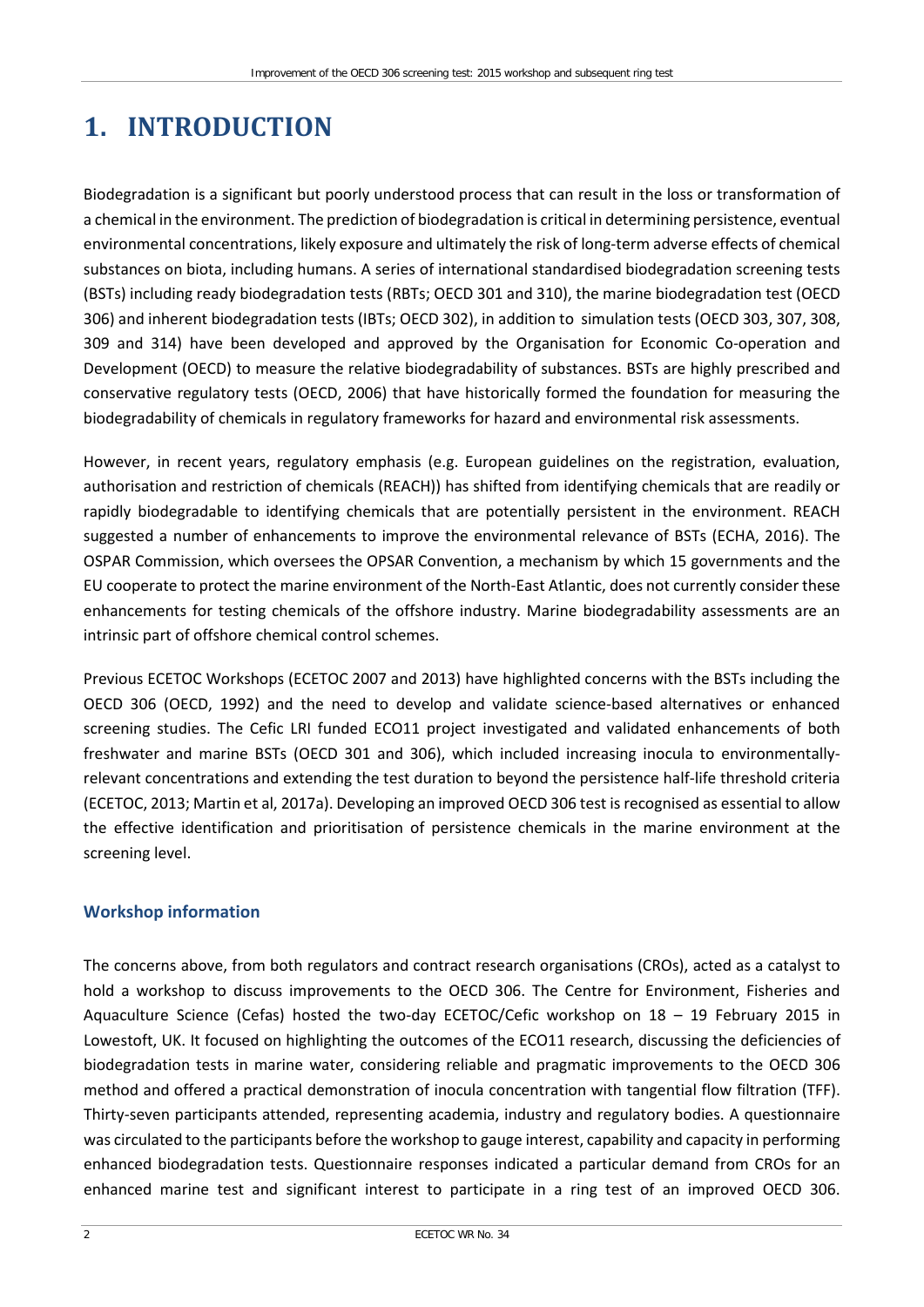Presentations were given on the results from ECO11, experiences with enhanced biodegradability tests under REACH and problems with existing seawater testing methodology, including marine BODIS testing. Breakout sessions discussed concerns with existing marine biodegradability guidelines and the logistics for a potential ring test of an improved version of the OECD 306 test. The main discussion points can broadly be separated into two areas: Issues relating to the OECD 306 test protocols; and Issues relating to the interpretation of the data generated by the OECD 306. Where possible, the consensus view is reported here.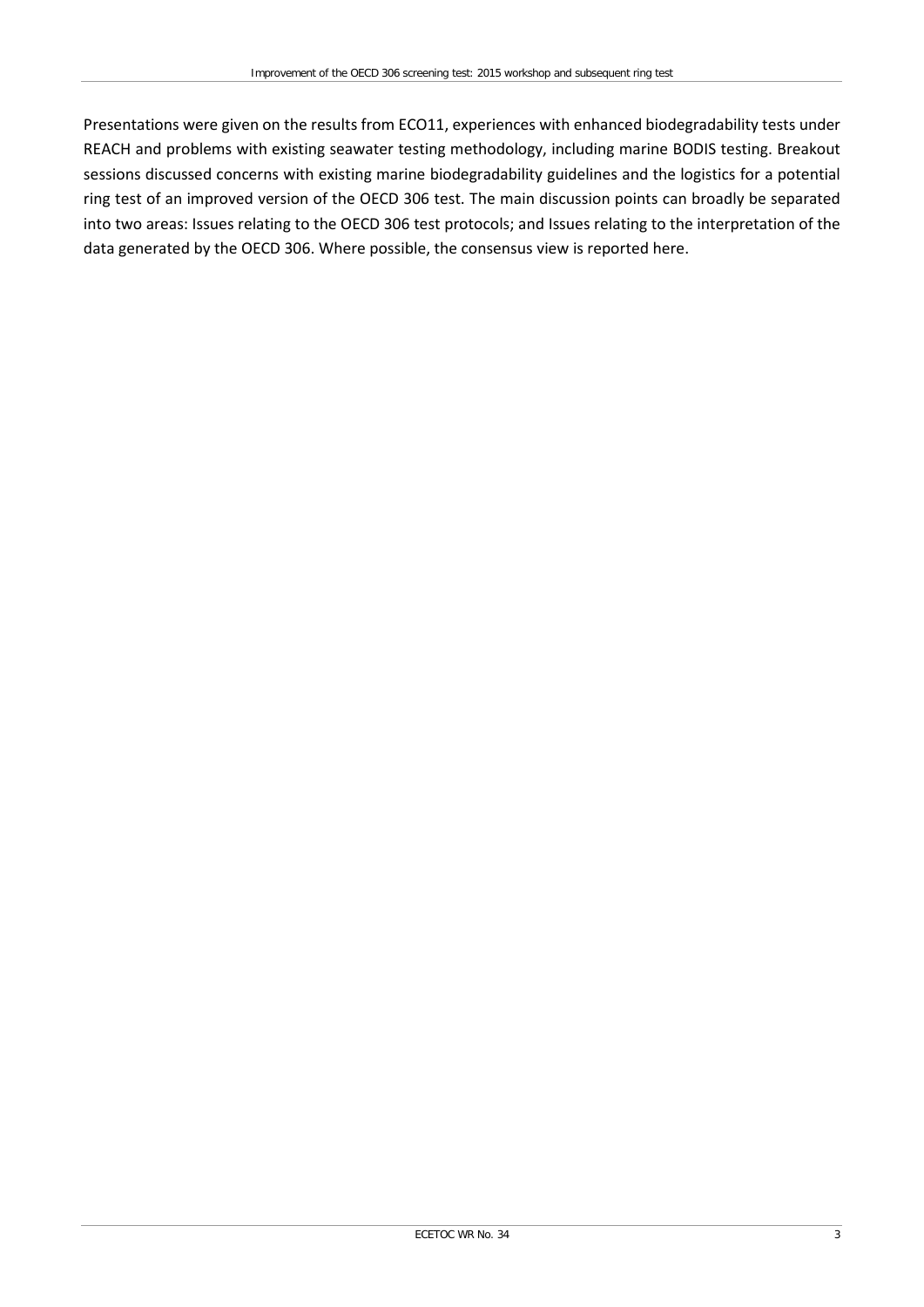# <span id="page-9-0"></span>**2. OECD 306 TEST FOR BIODEGRADABILITY IN SEAWATER: FAULTS AND IMPROVEMENTS**

The OECD 306 test uses marine water both as the aqueous phase and the source of microorganisms. Nutrients are added to the seawater and the concentration of test chemicals is considerably higher than realistically expected in the marine environment. The method is not a test for ready biodegradability, partly because no additional inoculum is used other than the microorganisms already present in seawater. The test does not simulate the marine environment since nutrients are added and unrealistically high test substance concentrations are used. The new subsection "biodegradability in seawater" was therefore proposed for the OECD 306 test. The test can be run as a shake flask or closed bottle method for a period of 28 days with a possible extension up to 60 days for the shake flask method (OECD, 1992, 2006).

The OECD 306 test produces a large number of fails, many of which can be considered to be false negatives. A range of reasons why a fail may be encountered are shown in Figure 1, only one of which is that the chemical is persistent.



*Figure 1: Possible reasons for a failing of an OECD 306 test (adapted from Martin, 2014)*

One of the most important reasons for potential test failure is that degradation of a chemical is dependent upon the inclusion of competent degraders within the inoculum. The likelihood of incorporating potential degraders in the test inoculum depends on the total number of bacterial cells in a test (Goodhead et al, 2008) (Fig. 2). As the number of individuals per sample  $(N_T)$  increases, for example by increasing inocula concentrations, the probability of specific degrader inclusion increases. By contrast, low inocula concentrations lead to the variable inclusion (and thus variable test outcome) or exclusion of specific degraders leading to a test fail. This has been termed the "biodegradation lottery". The aim is to deliver a test inocula which is more representative of the bacterial diversity expected in the sampled environment, which was addressed in the ECO11 project.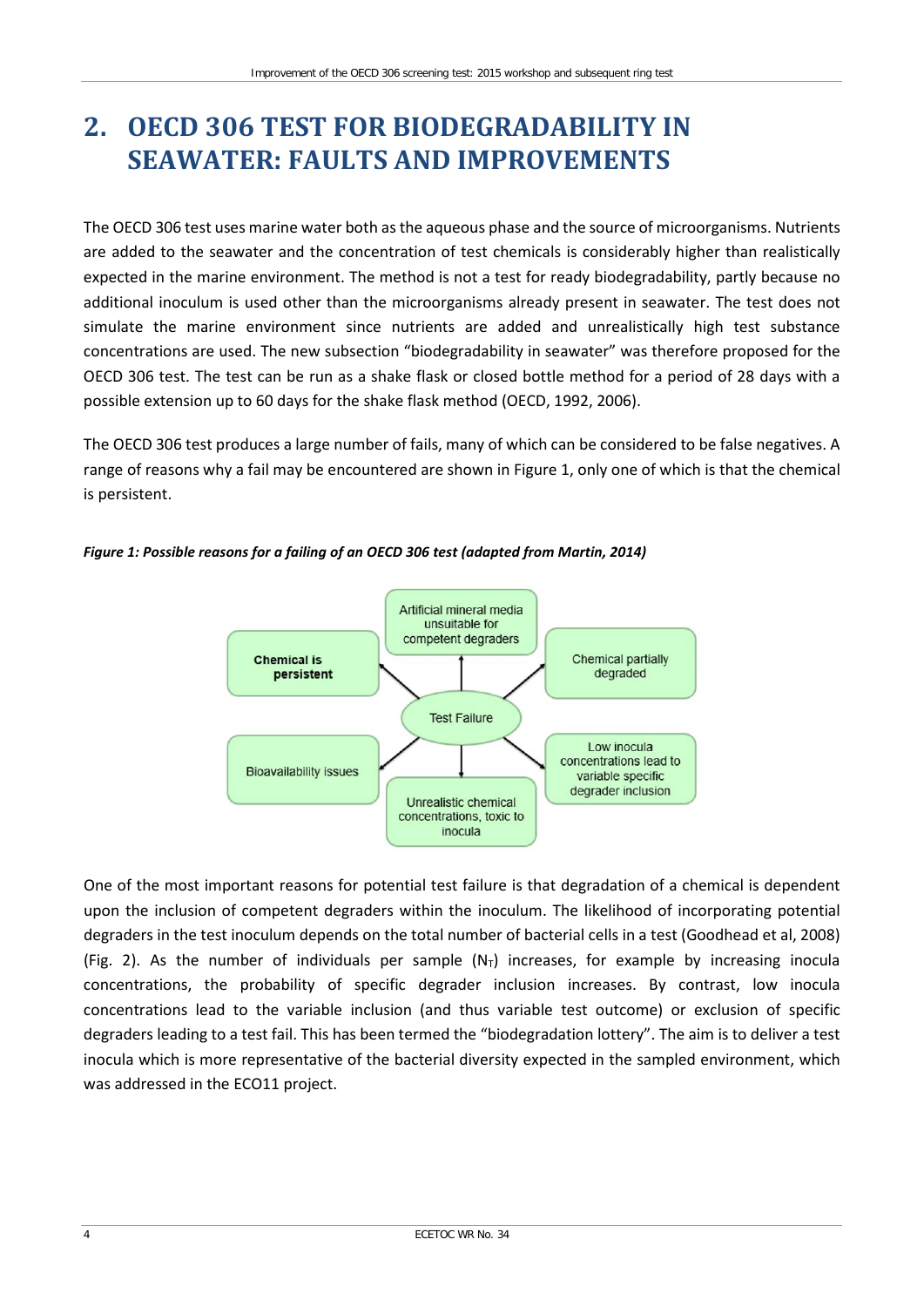*Figure 2: Biodegradation lottery where specific degraders are represented by red circles and N<sub>T</sub> refers to the number of individuals in a sample (adapted from Martin, 2014)*



The OSPAR Commission (OSPARCOM) biodegradability in seawater ring test reported variable data for the reference substance (Elf Akvamiljo & IARE, 1996). It was suggested at the workshop that this might actually have been indicative of variability in the inclusion of competent degraders between the different marine inocula.

The concentration of the inoculum was originally considered in the OECD 306 guidelines; however, investigations in using ultra-filtered and centrifuged seawater, as well as marine sediments, were unsuccessful (OECD, 1992). The ECO11 project determined that membrane filtration (MF) and tangential flow filtration TFF are effective in increasing the total number of bacteria in aqueous samples, including seawaters, with minimal community composition bias, whilst also fulfilling a selection of scientific and practical criteria, comprised within the method selection framework. This framework assessed any differences between concentrated and non-concentrated inocula; as well as considering more practical concerns, such as throughput and cost. The TFF method, which offers a higher throughput (2.5-60 L/h) than MF, was demonstrated to the participants at the workshop<sup>[1](#page-10-0)</sup>. The ECO11 project determined that increasing the total number of cells to environmentally relevant concentrations within a BST for persistence assessment resulted in no false positive or negative assignations of reference chemicals in freshwater tests, and generally a greater extent of biodegradation and slightly shortened lag phases for marine tests.

Participants at the workshop expressed concerns over the variation reported in OECD 306 tests, evident within and between testing facilities; with temporal and spatial variations in environmental inocula also appearing to impact the biodegradation test outcome. The concern that industry may lose confidence in testing facilities due to this variation was also raised. It was also suggested that it may lead to facilities seeking specific inocula that are more likely to degrade a test compound. This contravenes an OECD principle that a test should be reproducible, irrespective of the laboratory, country or date on which a test is conducted. There was a clear consensus that the OECD 306 needs to be more reliable. There was widespread support for a reliable validated test, which has regulatory acceptance. There was a discussion regarding the inclusion of different reference substances, with more 'difficult' compounds suggested to improve confidence in the improved protocol and the validity of degradation data obtained. One recommendation was to assess if a reference compound could be found where biodegradation after 28 days would be expected to be between 20% and 60%.

 $\overline{a}$ 

<span id="page-10-0"></span><sup>1</sup> <https://youtu.be/EcT8848hDE4>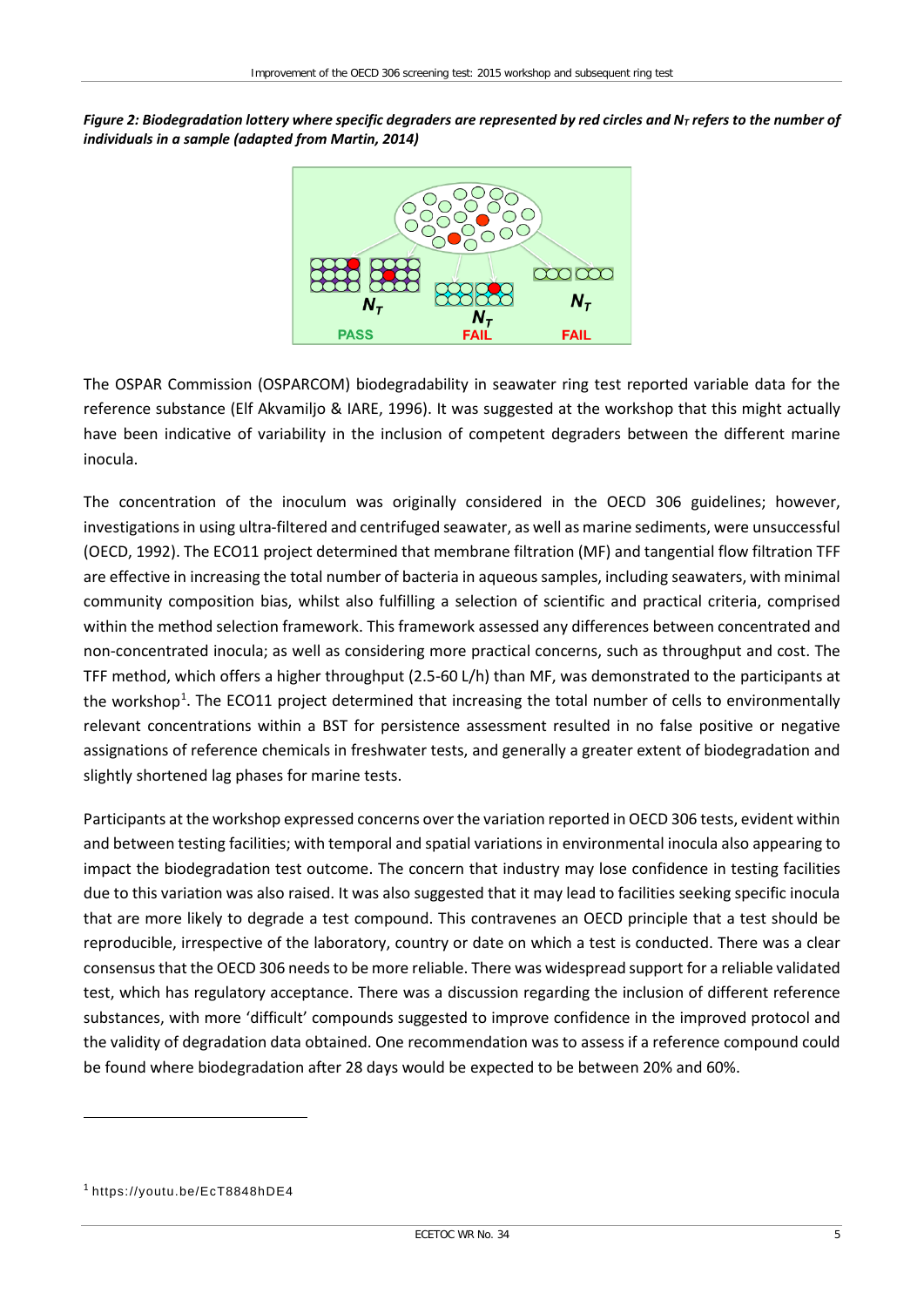The OECD 306 test guidelines classify a chemical as biodegradable in seawater if there is a 70% reduction in dissolved organic carbon (DOC), or the theoretical oxygen demand (ThOD) exceeds 60% during the 28-day test period. The DOC threshold is higher since cells incorporate some of the carbon into new cells (OECD, 1992). Participants at the workshop generally agreed that the threshold of 60% biodegradation in 28 days was established arbitrarily. The ECO11 project recommended extending test durations beyond the standard 28 days and potentially up to 120 days in some cases.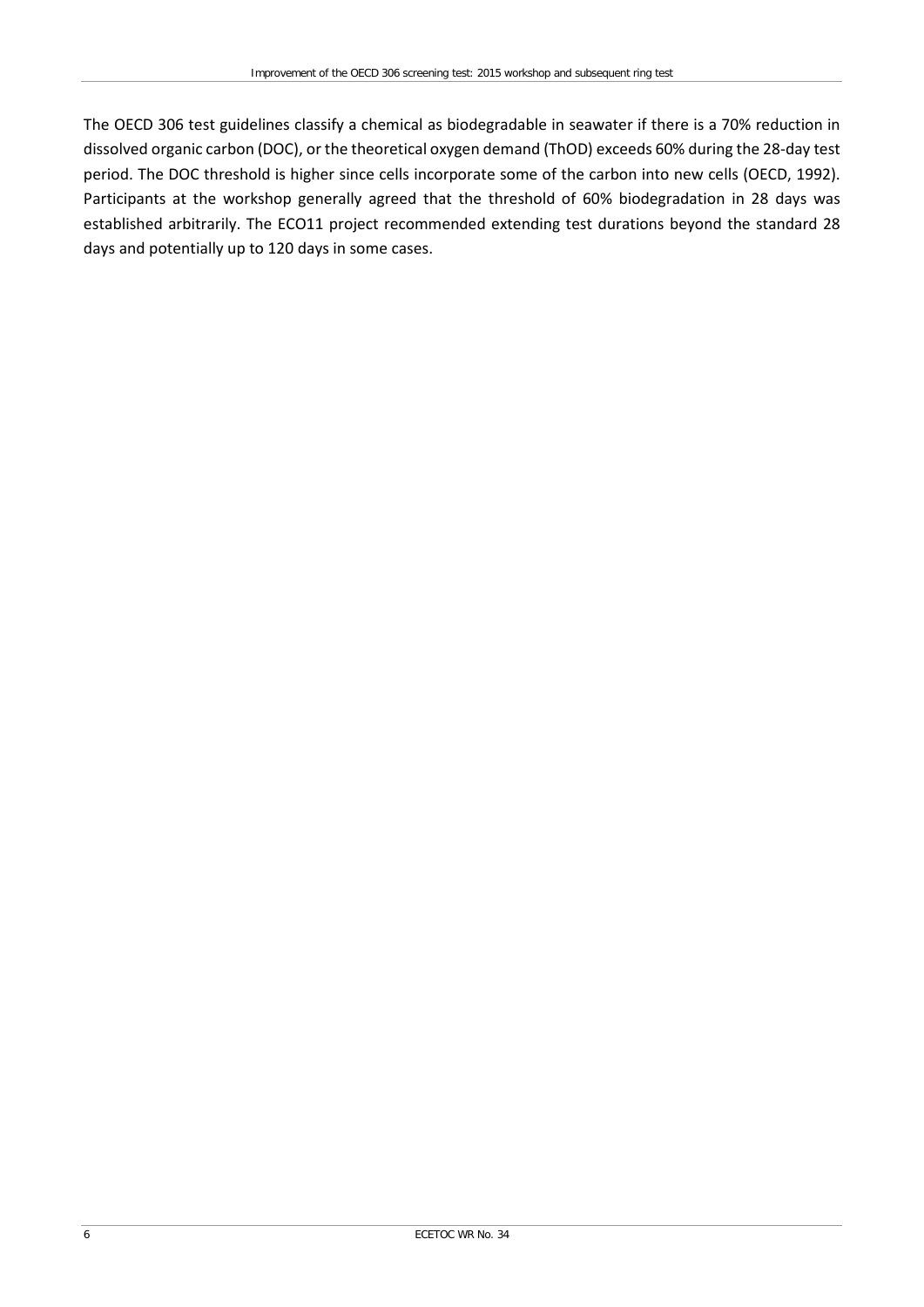# <span id="page-12-0"></span>**3. INTERPRETATION OF OECD 306 DATA**

It was recognised that even if the OECD 306 is improved, there is still a requirement to establish better guidance on testing and interpreting the data obtained. This included: acknowledging that the OECD 306 is a screening test, and a fail in a screening test does not necessarily equate to environmental persistence; developing guidance on what can be done to improve assessments of likely persistence if a substance fails the OECD 306; identifying other acceptable methods for improving marine biodegradation testing; alignment on how to deal with extended lag phases from a regulatory perspective; and identifying more appropriate reference substances (ECETOC, 2013; Martin et al, 2017a).

It was highlighted that 60% degradation within an OECD 306 does not imply that the remaining 40% is not biodegradable, but only that it did not degrade within the confines of the OECD 306. Although 60% biodegradation in 28 days is used as a pass threshold, a 20% cut off is also used to differentiate between inherent and, in effect, non-biodegradable substances, by some regulators. Guidance on interpreting different datasets, for the same chemical, which fall either side of this cut-off, was requested.

The importance of aligning guidance on interpreting extended lag phases from a regulatory perspective was highlighted during the discussion sessions. Marine tests have been shown to exhibit significant lag phases: this was recognised in the OSPARCOM ring test and ECO11, as well as in the literature (e.g. Thouand et al, 1996; Torang and Nyholm, 2005). Based on REACH recommendations (ECHA, 2016), ECO11 investigated extending test durations beyond 28 days, but there is still considerable uncertainty over how this data could be used in the current offshore chemical regulatory context (Martin et al, 2017a). For example, if 19% degradation is observed in 28 days but 100% degradation is observed in 120 days, would regulators be willing to accept the extended test outcome. Case by case expert judgement may be required to address this issue.

Freshwater biodegradation data is accepted for predicting biodegradability in marine systems, if marine data is not available (CHARM, 2005). The value in using freshwater biodegradation data was highlighted, however it was agreed that the current application of a safety factor of 0.7 has no scientific justification. The safety factor requires 86% degradation in freshwater, to be accepted as a pass in marine water. This extent of degradation is not always achieved with positive reference compounds and makes no allowance for loss mechanisms, such as carbon being incorporated into new cells rather than evolved as carbon dioxide (ECETOC, 2013).

Physical chemical characteristics of test chemicals, such as solubility, can impact on test outcome. Additional guidance on how to assess and account for these factors is still required. The need for additional guidance in recognising and interpreting test design limitations for more complex substances was identified (e.g. UVCBs: Unknown or Variable composition, Complex reaction products or of Biological material).

The focus of the next steps were to organise a ring test of an improved protocol. However, this was viewed as a first step in a process to improve the marine biodegradation assessments, which should also include establishing clearer guidance. One of the key achievements of the workshop was that it encouraged open and honest debate between regulators, academia and the chemical industry.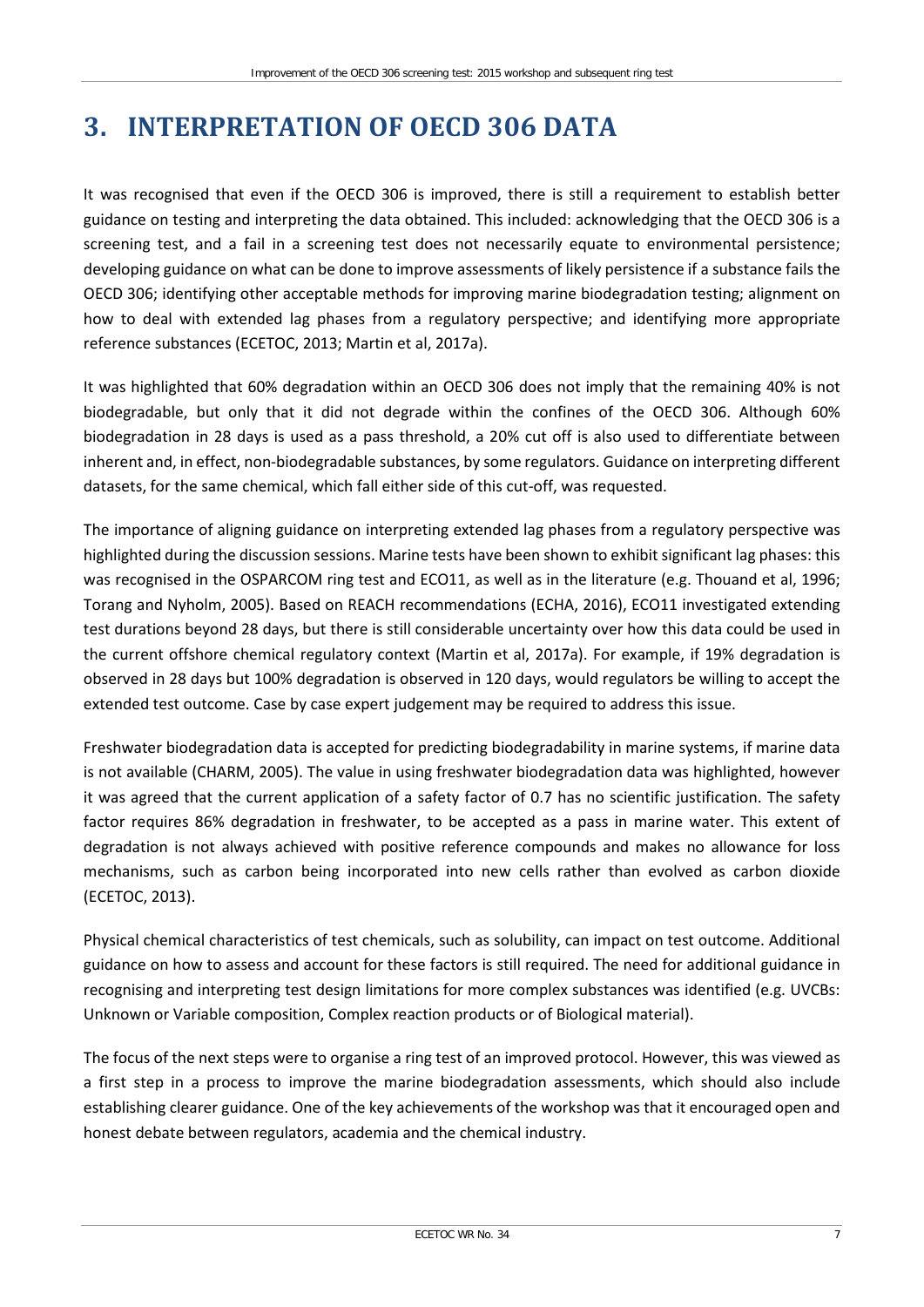## <span id="page-13-0"></span>**4. RING TEST TO IMPROVE OECD 306**

Participants agreed that suggested revisions to the OECD 306 screening test have to be evaluated with a ring test. There was considerable debate on the terminology of proposing an 'enhanced' or 'improved' ring test. An enhancement implies a significant change to the test protocol and has to be formulated under a new designation, whereas an improvement is seen as a refinement of the existing protocol, which may facilitate its acceptance. The aim of the ring test would be: i) to investigate the principle that using environmentallyrealistic inocula concentrations, by increasing the total number of cells within the test system, results in a more reliable assessment of environmental persistence; and ii) to extend test durations to account for long lag phases reported in marine biodegradation test systems.

Further discussion identified the principles regarding methods and organisation of a ring test.

It was agreed to use natural instead of artificial seawater to best represent the marine environment.

The influence of temperature on the outcome of marine tests was discussed. Whilst this may be a factor of interest, it was agreed that the initial focus should be on improving the reliability of the existing methods and investigations into issues such as temperature could be the focus of future research.

Interest was expressed in analysing a wide range of inocula sources with high throughput screening tests to generate probability data for biodegradation, as discussed by Thouand et al, 2011, Goodhead et al, 2014 and Martin et al, 2017b. It was agreed that this represents an area for future evaluation and research, but will not be covered by the ring test.

The ring test has to assess if an improved inoculum minimises the number of false negative and delivers a more robust screening method with more consistent replication within and between laboratories. Subsequently, it is proposed to test substances which do not pass the current OECD 306 test but are shown to be biodegradable in higher tier, more extensive, tests. Here, chemicals with degradation rates currently observed between 20-60% are of particular interest. Twenty percent biodegradation represents a threshold under which OSPAR assumes persistency of the substance and no further tests are performed (OSPAR, 2012). The value is considered equivalent to half-life values derived from simulation tests submitted under REACH (EC 1907/2006) of 60 days in marine water (OSPAR, 2012). It is important that any new method for assessing environmental persistence, be neither overly protective nor overly powerful: the inclusion of positive and negative reference substances is therefore recommended. It was suggested that chemicals could be chosen to represent different persistency categories or bins, defined previously by Comber and Holt, 2010. Suggestions of substances from companies routinely requiring marine biodegradation data, particularly the oil industry, are welcomed. However, any compounds used would ideally have sufficient previous biodegradation data to confidently place them in a persistency bin.

Microbial community analysis can be helpful in identifying sources of variation in the outcome of biodegradation tests, both within and between laboratories. It is not recommended as a standard practice in a revised biodegradation test due to the expense, however it is proposed as part of the ring test. This will ultimately provide evidence linking microbial community composition and diversity with biodegradation test outcome, allowing further insight into the biodegradation data.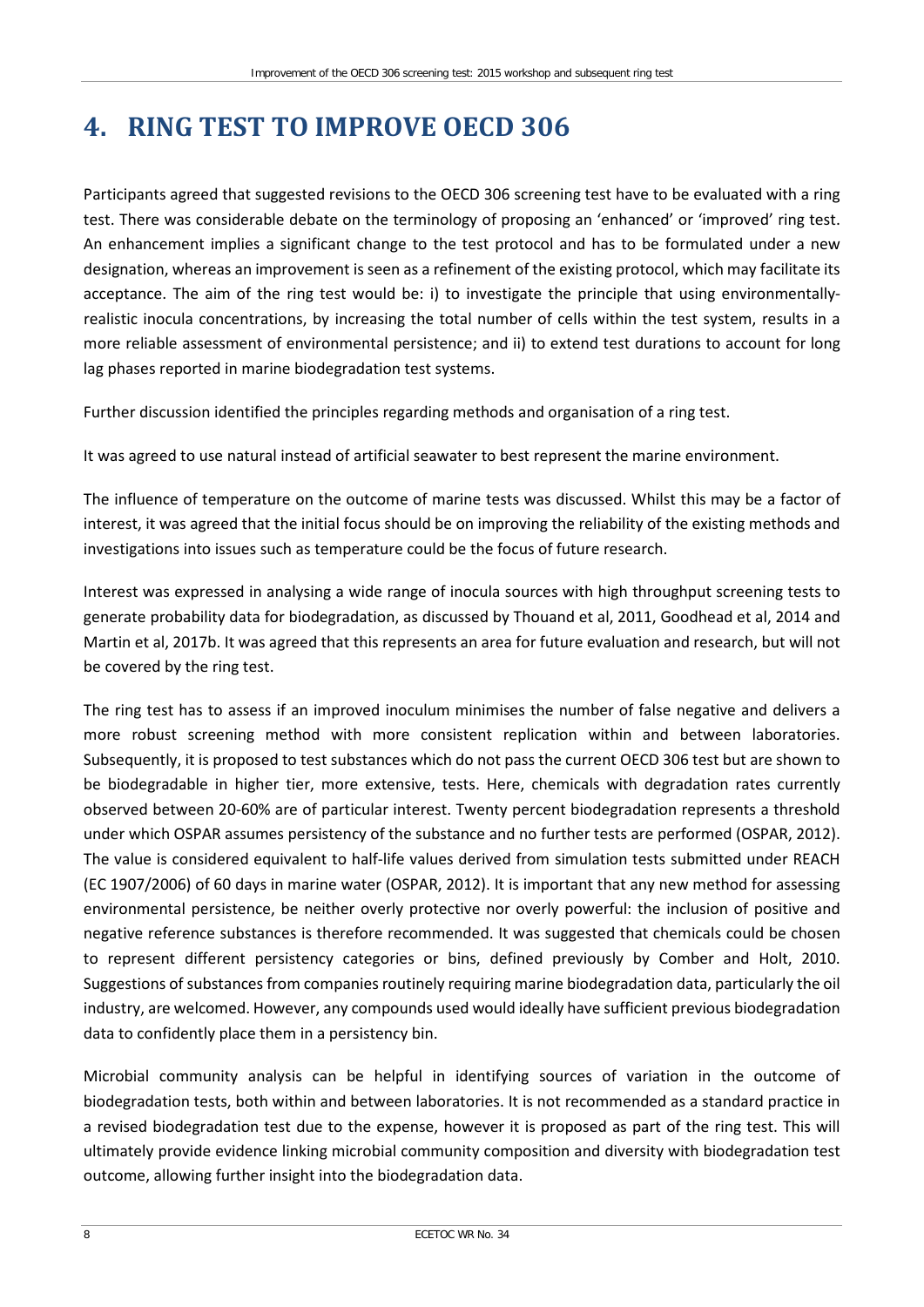It was suggested that at least six CROs (preferably, but not necessarily exclusively, operating under GLP conditions) would be the minimum required to participate in the ring test to encourage regulator acceptance. The CROs will be instructed to undertake the test at their own cost. However, academia will assist in concentrating the inoculum and setting up the experiment, and will conduct the data analysis including microbial profiling and final reporting.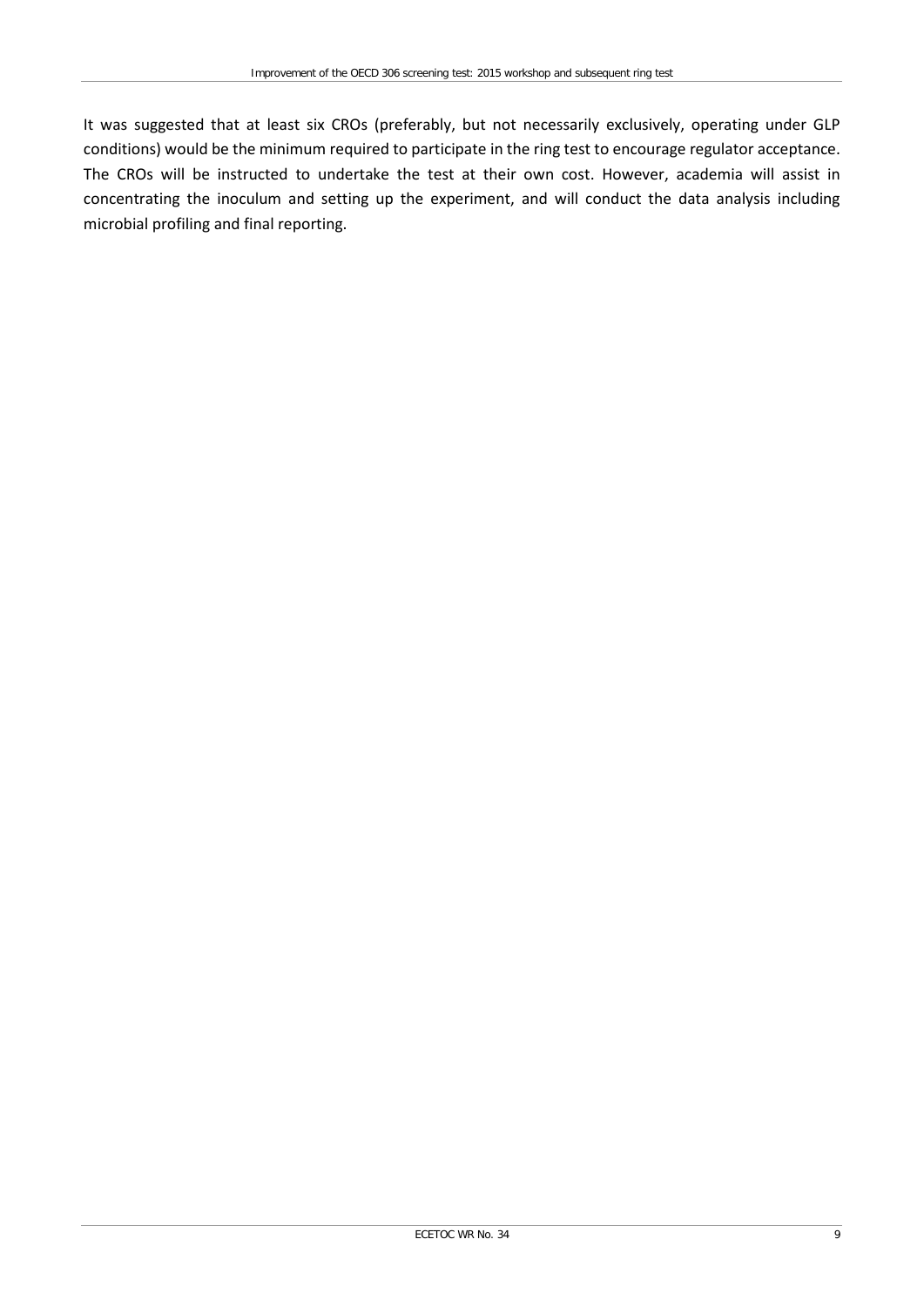# <span id="page-15-0"></span>**5. UPDATE ON RING TEST PROJECT (AUGUST 2017)**

The workshop organising committee accepted a proposed phased approach to a ring test project, prepared by Newcastle University. The OECD 306 Ring Test is an extension of the ECO 11 Cefic LRI Project and has been approved and funded by Cefic. The 3 phases of the test project are as follows:

- Phase I Development of the test protocol in which the ring test arrangements and guidelines will be finalised;
- Phase II Initiation and execution of the ring test;
- Phase III Data analysis including microbial profiling and preparation of the report.

The project was initiated in 2016 and the ring test coordination is managed by Newcastle University, UK, and monitored by a steering committee made up of members of the original organising committee. Amelie Ott was employed at Newcastle University to drive the consultation and agreement on the ring test format and oversee the initiation of the tests (Phases I and II). CROs from Europe (UK, Norway, Germany and Italy), North America (USA and Canada) and Japan are participating in the ring test with a target date to complete reporting by Q2 2018.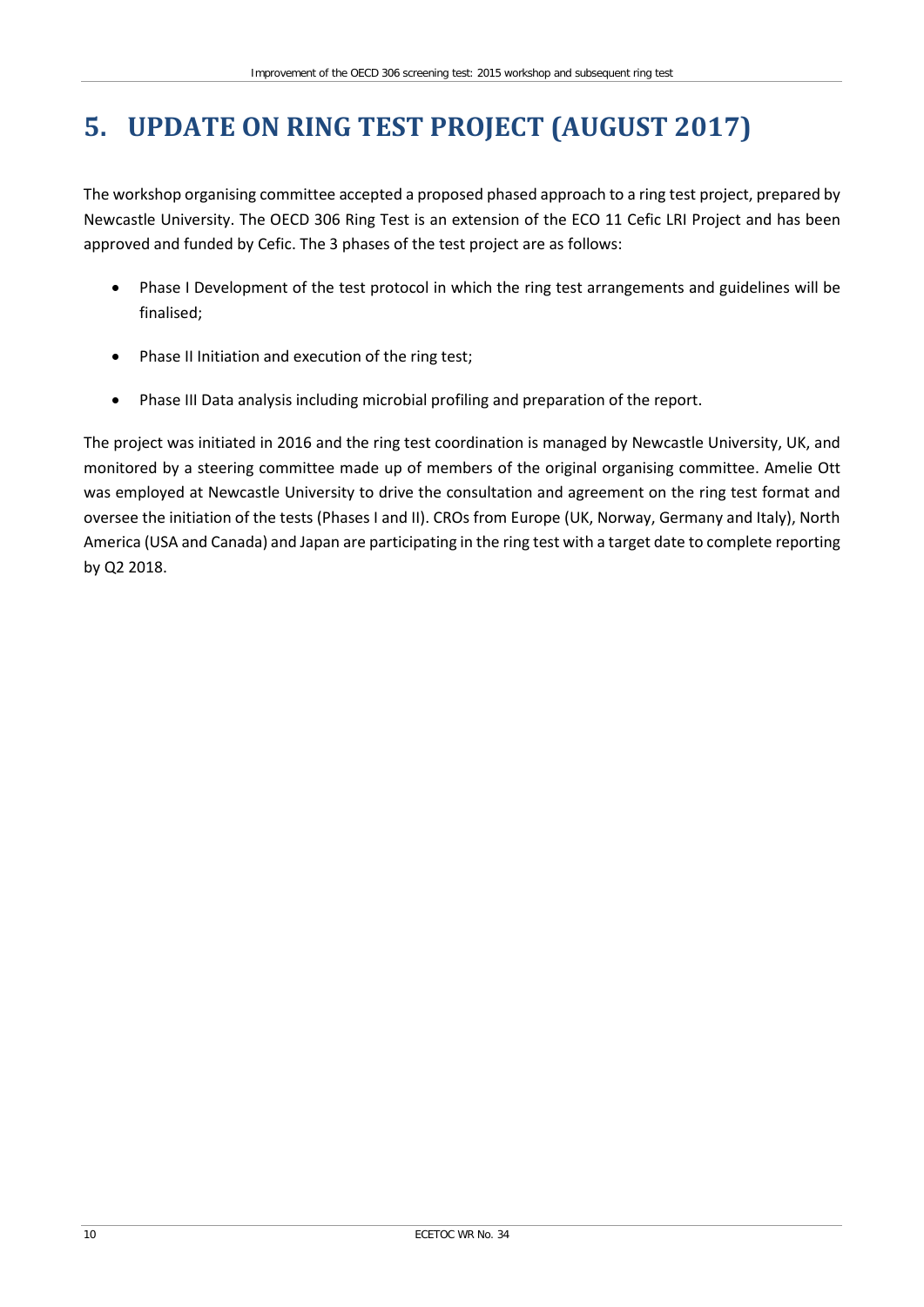### <span id="page-16-0"></span>**BIBLIOGRAPHY**

CHARM. 2005. User guide for the evaluation of chemicals used and discharged offshore. Version 1.4.

Comber M, Holt M. 2010. Developing a set of reference chemicals for use in biodegradability tests for assessing the persistency of chemicals. European Chemical Industry Council, Brussels, Belgium.

ECETOC. 2007. Workshop on biodegradation and persistence. Workshop Report No. 10. European Centre for Ecotoxicology and Toxicology of Chemicals, Brussels, Belgium.

ECETOC. 2013. Assessing environmental persistence. Workshop Report No. 24. European Centre for Ecotoxicology and Toxicology of Chemicals, Brussels, Belgium.

ECHA. 2016. Guidance on Information Requirements and Chemical Safety Assessment Chapter R.7b: Endpoint specific guidance. Version 3. European Chemicals Agency, Helsinki, Finland.

Elf Akvamiljo & IARE. 1996. Biodegradability of chemical substances in sea water. Results of the four OSPARCOM ring tests. Elf Akvamiljo Center for marine environmental research; Institut des aménagements régionaux et de l'environnement (IARE), France.

Goodhead AK, Snape JR, Head IM, Davenport RJ. 2008. Setac Europe Annual Meeting. Warsaw, Poland.

Goodhead AK, Head IM, Snape JR, Davenport RJ. 2014. Standard inocula preparations reduce the bacterial diversity and reliability of regulatory biodegradation tests. *Environmental Science and Pollution Research* 21:9511-9521.

Martin TJ. 2014. The influence of microbial inocula on biodegradation outcome towards enhanced regulatory assessments. PhD thesis. Newcastle University.

Martin TJ, Snape JR, Batram A, Robson A, Acharya K, Davenport RJ. 2017a. Environmentally relevant inoculum concentrations improve the reliability of persistent assessments in biodegradation screening tests. *Environmental Science and Technology* 51(3):3065-73.

Martin TJ, Goodhead AK, Acharya K, Head IM, Snape JR, Davenport RJ. 2017b. High throughput biodegradation-screening test to prioritize and evaluate chemical biodegradability. *Environmental Science and Technology* 51(12):7236-7244.

OECD. 1992. Guideline for the testing of chemicals. Test No. 306: Biodegradability in Seawater. Adopted by the Council on 17th July 1992.

OECD. 2006. Introduction to the section of the OECD Guidelines for Testing of Chemicals on Degradation and Accumulation.

OSPAR. 2012. OSPAR Guidelines for Completing the Harmonised Offshore Chemical Notification Format (HOCNF).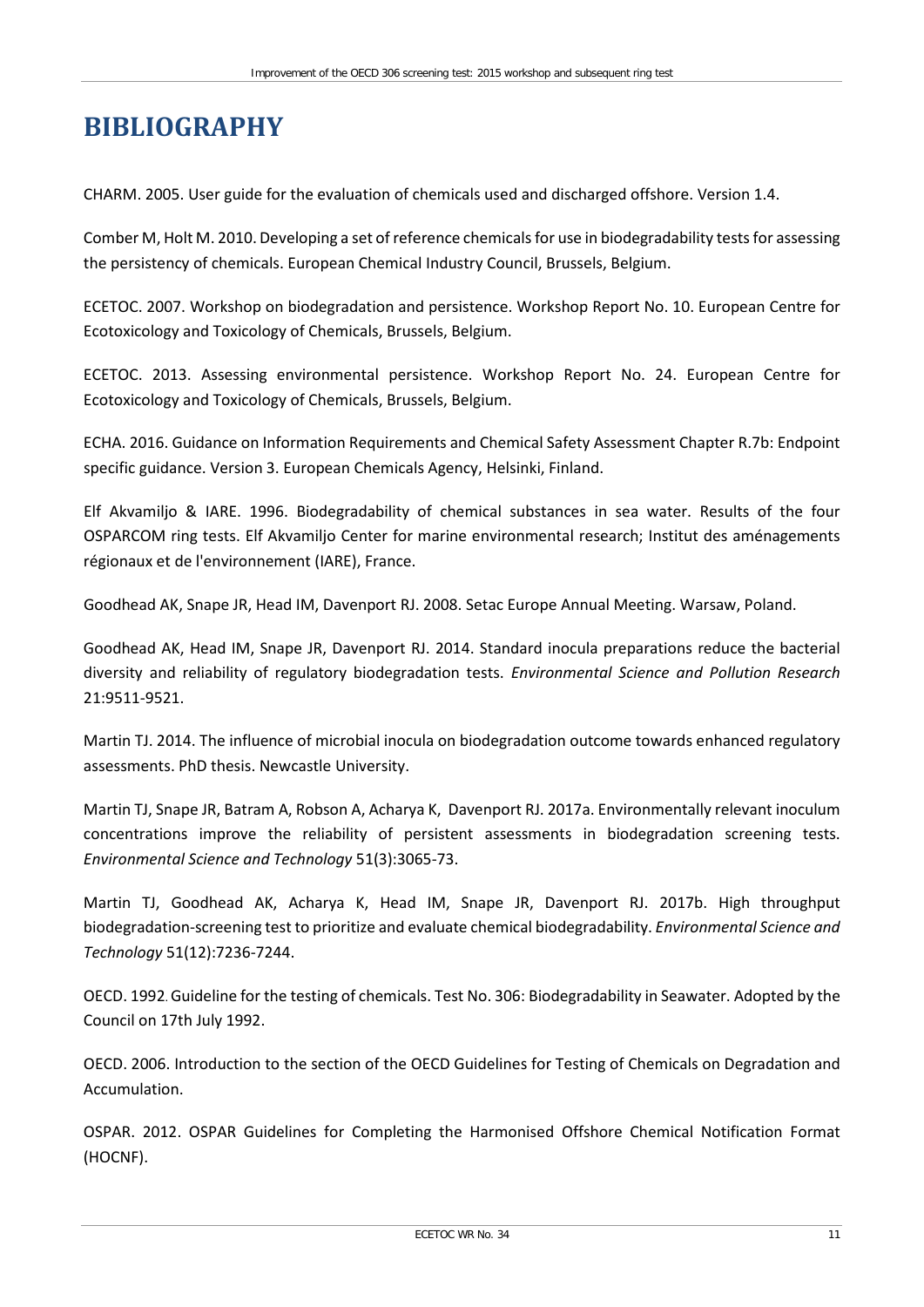Thouand G, Capdeville , Block JC. 1996. Preadapted Inoculum for limiting the risk of errors in biodegradability tests. *Ecotoxicology and Environmental Safety* 33(3): 261-267.

Thouand G, Durand M-J, Maul A, Gancet C, Blok H. 2011. New concepts in the evaluation of biodegradation/ persistence of chemical substances using a microbial inoculum. *Frontiers in Microbiology* 2:164.

Torang L, Nyholm N. 2005. Biodegradation rates in adapted surface water can be assessed following a preadaptation period with semi-continuous operation. *Chemosphere* 61:1-10.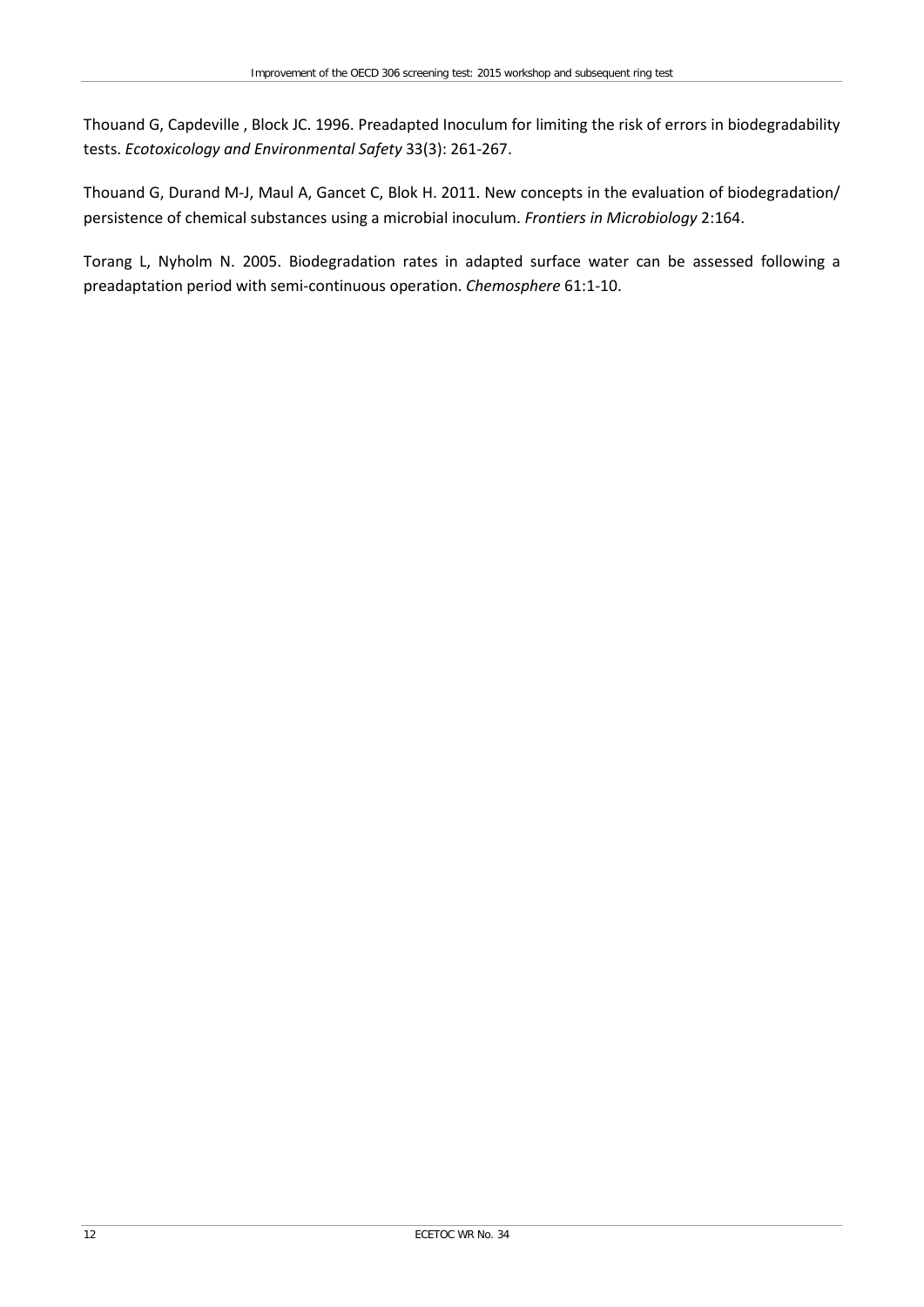### <span id="page-18-0"></span>**APPENDIX A: WORKSHOP PROGRAMME**

#### **Programme Day 1: Tuesday 17 February 2015**

| 11.00 - 13.00 Arrival and registration at CEFAS Laboratories, Lowestoft |  |
|-------------------------------------------------------------------------|--|
| Register on-site at main reception area. Refreshments to be served.     |  |

| 13.00 – 13.15 Welcome to CEFAS. Health and safety induction |                                   |
|-------------------------------------------------------------|-----------------------------------|
|                                                             | <b>Bob Rowles</b><br><b>CEFAS</b> |
|                                                             |                                   |

| $13.15 - 13.40$ | Biodegradability and marine biodegradability testing: the rationale<br>behind the introduction of modified and enhanced biodegradability<br>tests under REACH |                                 |
|-----------------|---------------------------------------------------------------------------------------------------------------------------------------------------------------|---------------------------------|
|                 |                                                                                                                                                               | Jason Snape Malyka Galay-Burgos |
|                 | AstraZeneca                                                                                                                                                   | <b>ECETOC</b>                   |

| $13.40 - 14.00$ | <b>Existing practices and problems in seawater testing methodology</b> |  |
|-----------------|------------------------------------------------------------------------|--|
|                 | <b>Graham Whale</b>                                                    |  |
|                 | Shell                                                                  |  |

| 14.00 - 14.20 | <b>Problems with the Marine BODIS test</b> |              |
|---------------|--------------------------------------------|--------------|
|               |                                            | Linda Gioja  |
|               |                                            | <b>CEFAS</b> |
|               |                                            |              |

**14.20 – 14.50 Coffee and open discussion regarding delegates' experiences and perspectives with seawater testing methodologies** 

| 14.50 – 15.15 Putting the "bio" back into biodegradation testing |                          |
|------------------------------------------------------------------|--------------------------|
|                                                                  | <b>Russell Davenport</b> |
|                                                                  | Newcastle University     |

| $15.15 - 15.45$ | Methods of providing inocula for enhanced biodegradation<br>screening tests |  |
|-----------------|-----------------------------------------------------------------------------|--|
|                 | <b>Timothy Martin</b><br>Newcastle University                               |  |
|                 |                                                                             |  |

**15.45 – 17.15 Coffee and breakout discussion** (based on questionnaire, but also to consider other questions – split into 2 or 3 groups depending on numbers)

**17.15 – 17.45 Groups report back**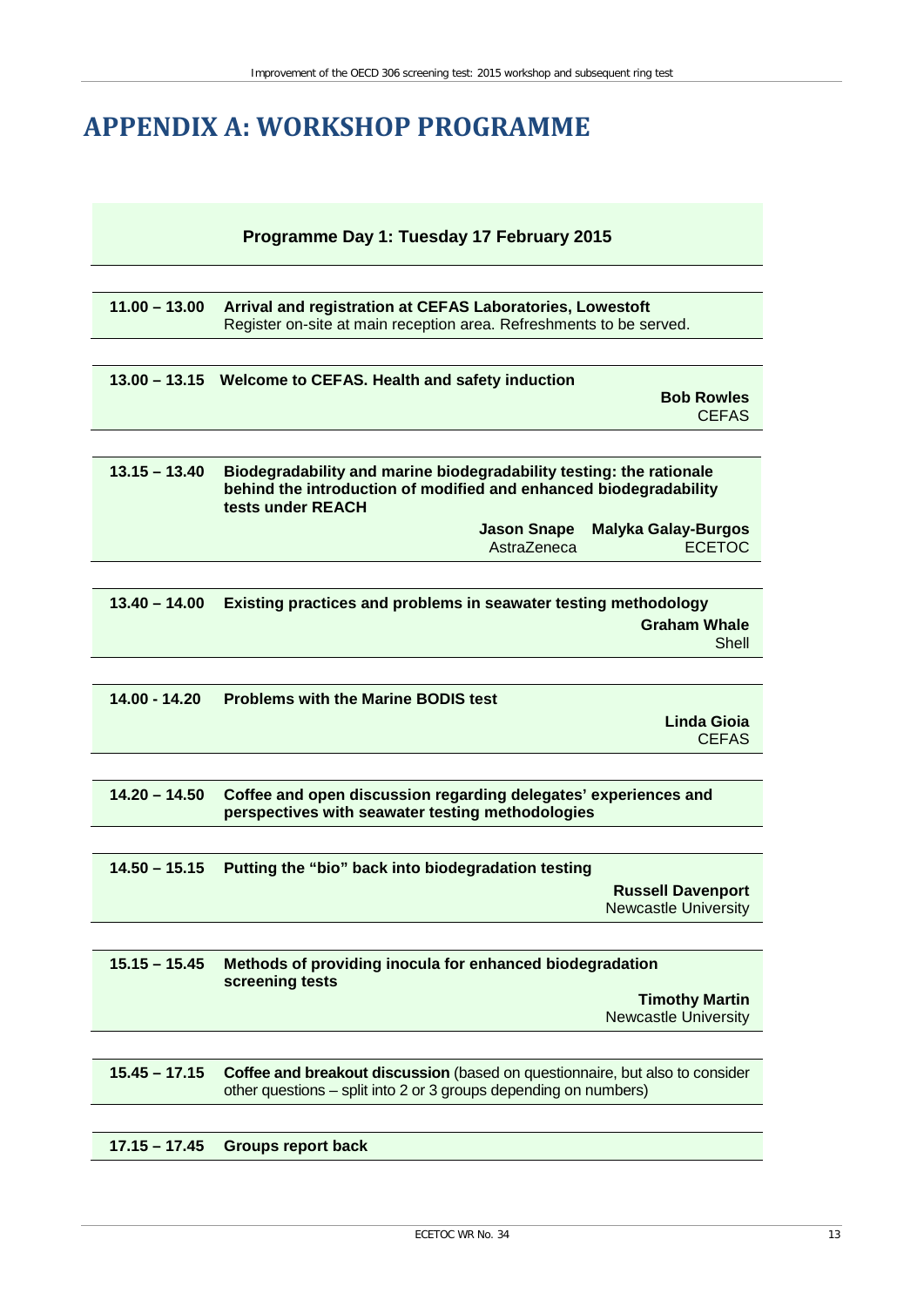*Close of first day*

#### **Programme day 2: Wednesday 18 February 2015**

| $09.30 - 10.00$ | Report to CEFAS main reception<br>Luggage storage facilities can be provided if required                                                                |  |
|-----------------|---------------------------------------------------------------------------------------------------------------------------------------------------------|--|
|                 |                                                                                                                                                         |  |
| $10.00 - 11.00$ | Morning discussion. Opportunity to ask questions on presentations<br>or follow up on discussions from day 1                                             |  |
|                 |                                                                                                                                                         |  |
| $11.00 - 13.00$ | Group 1 tangential flow filtration practical demonstration<br>to be followed by fluorescence microscopy session                                         |  |
|                 | <b>Timothy Martin and Russell Davenport</b>                                                                                                             |  |
|                 |                                                                                                                                                         |  |
|                 | Group 2 - Mini syndicate session                                                                                                                        |  |
|                 | <b>Facilitator Graham Whale, Rapporteur Bob Rowles</b>                                                                                                  |  |
|                 | Questions for mini syndicate session:                                                                                                                   |  |
|                 | What are the major concerns regarding the use of OECD 306 and BODIS<br>tests (Ideally from a regulatory, academic and industry perspective)?            |  |
|                 | Can the application of 'correction factors' to freshwater biodegradation tests<br>be justified on scientific grounds?                                   |  |
|                 | Should amendments/enhancements to ready biodegradability tests currently<br>permitted for freshwater assessments be equally applicable to marine tests? |  |
|                 | How would you improve the OECD 306 test design and assessment of<br>persistence of chemicals in marine waters?                                          |  |
|                 | Is a ring test of an enhanced OECD 306 essential?                                                                                                       |  |

#### **13.00 – 13.30 Lunch**

|                                  | 13.30 - 15.30 Group 2 tangential flow filtration practical demonstration, to be followed<br>by fluorescence microscopy session                          |  |
|----------------------------------|---------------------------------------------------------------------------------------------------------------------------------------------------------|--|
| Group 1 - Mini syndicate session |                                                                                                                                                         |  |
|                                  | <b>Facilitator Jason Snape, Rapporteur tbc</b>                                                                                                          |  |
|                                  | Questions for mini syndicate session:                                                                                                                   |  |
|                                  | What are the major concerns regarding the use of OECD 306 and BODIS<br>tests (Ideally from a regulatory, academic and industry perspective)?            |  |
|                                  | Can the application of 'correction factors' to freshwater biodegradation tests<br>be justified on scientific grounds?                                   |  |
|                                  | Should amendments/enhancements to ready biodegradability tests currently<br>permitted for freshwater assessments be equally applicable to marine tests? |  |
|                                  | How would you improve the OECD 306 test design and assessment of<br>persistence of chemicals in marine waters?                                          |  |
|                                  | Is a ring test of an enhanced OECD 306 essential?                                                                                                       |  |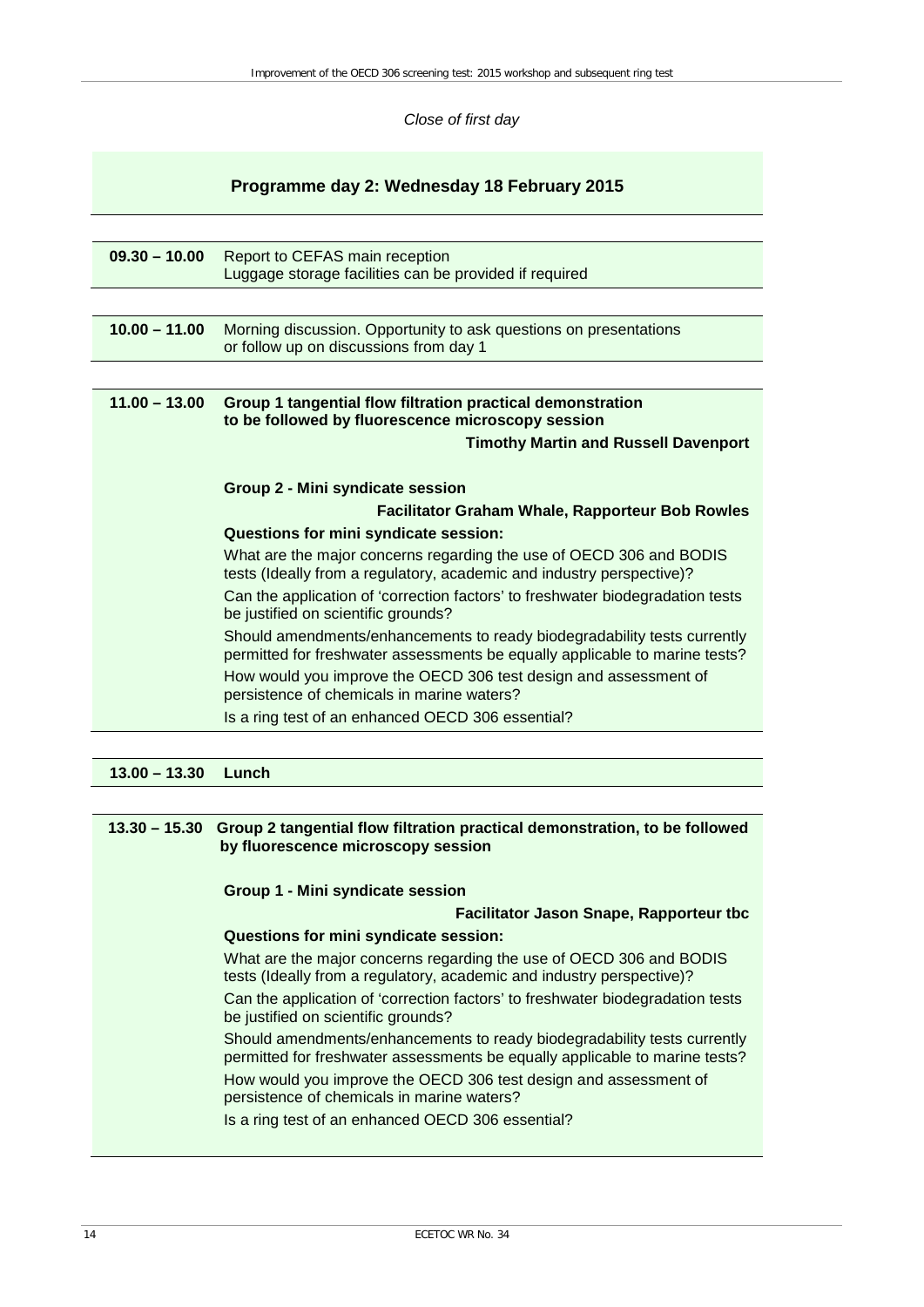| $15.30 - 17.00$ | <b>Report back from syndicates</b>                                                                                                            |
|-----------------|-----------------------------------------------------------------------------------------------------------------------------------------------|
|                 | Confirmation of need for a revised OECD 306 test including:-                                                                                  |
|                 | Recommendations for revisions to the OECD test                                                                                                |
|                 | Suggested compounds for ring test                                                                                                             |
|                 | Ring test design principles (inoculum source(s), inoculum characterisation,<br>test compound concentration, temperatures, test duration etc.) |
|                 | Expressions of interest in participating in ring test (assuming access<br>to equipment)                                                       |
|                 | Agreement on next steps/future meetings                                                                                                       |

*Close of Workshop*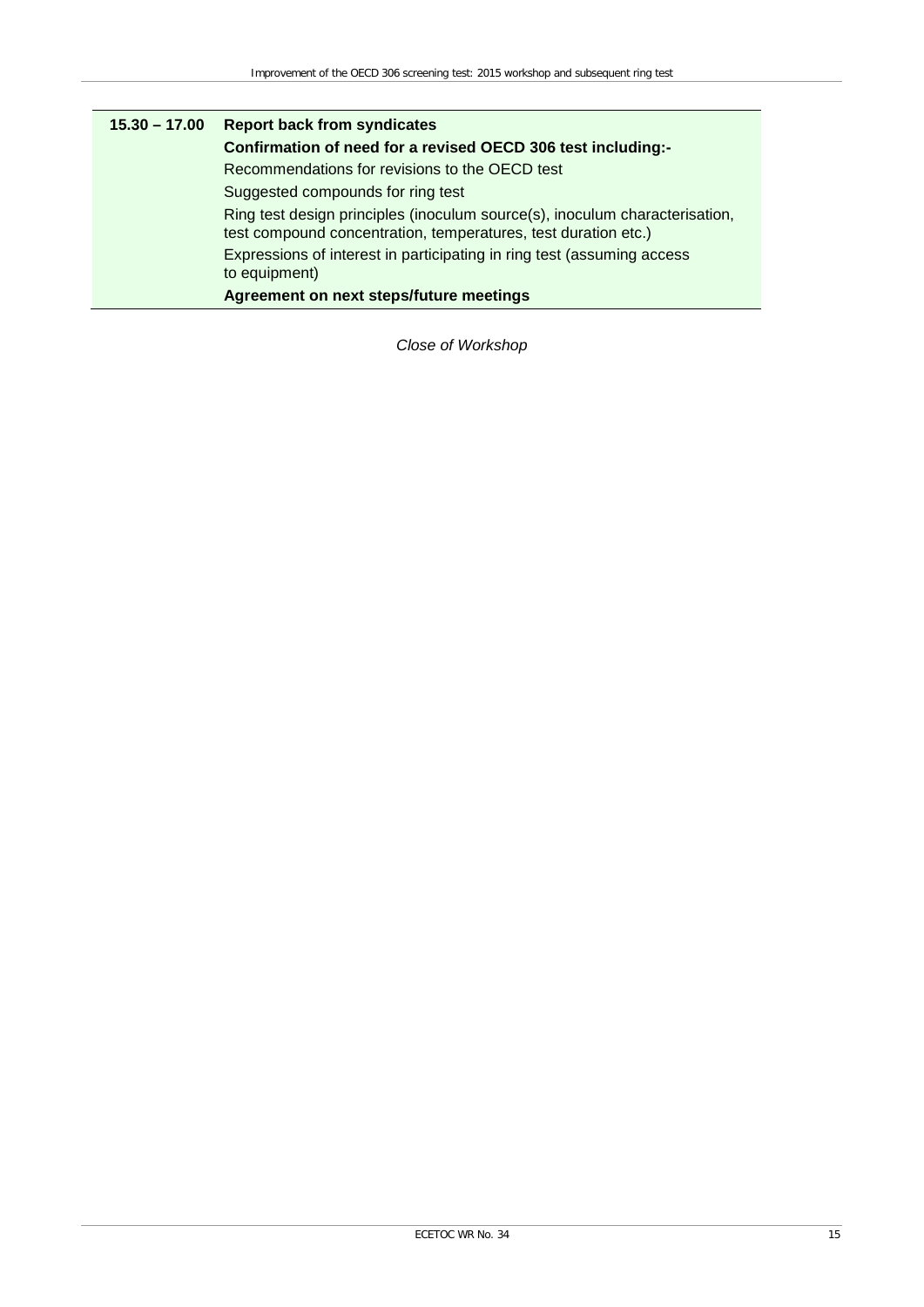## <span id="page-21-0"></span>**APPENDIX B: WORKSHOP PARTICIPANTS**

| <b>First name</b> | <b>Name</b>         | <b>Affiliation</b>                          |
|-------------------|---------------------|---------------------------------------------|
| Inger-Lisa        | Andersen            | Baker Hughes, Norway                        |
| Angelika          | Baumbusch           | Norwegian Environment Agency, Norway        |
| Petra             | Bäverbäck           | Schlumberger, Div: M-I SWACO, Norway        |
| Michiel           | Claessens           | DuPont, Belgium                             |
| Alex              | Clark               | EOSCA, UK                                   |
| Alex              | Criddle             | Lubricants UK Ltd, UK                       |
| Margot            | Cronin*             | Marine Institute, Ireland                   |
| Russell           | Davenport           | Newcastle University, UK                    |
| Geneviève         | Deviller            | Solvay, France                              |
| Ray               | Drake               | Chemex - Cambridge, UK                      |
| <b>Tone Karin</b> | Frost               | Statoil Research Centre, Norway             |
| Malyka            | <b>Galay Burgos</b> | ECETOC, Belgium                             |
| Rhona             | Garrioch            | Opus Ltd, UK                                |
| Linda             | Gioia               | Cefas, UK                                   |
| Randi             | Hagemann            | Statoil Research Centre, Norway             |
| Bruno             | Hubesch             | Cefic, Belgium                              |
| Laurence          | Libelo*             | US EPA, USA                                 |
| David             | Liddy               | MacDermid Offshore Solutions, UK            |
| Susannah          | Linington           | BP Castrol Offshore, UK                     |
| Susan             | Londesborough*      | Finnish Safety and Chemical Agency, Finland |
| Heiko             | Maischak            | Dr. U. Noack-Laboratorien, Germany          |
| Christopher       | Malin               | Nalco Champion, UK                          |
| Timothy           | Martin              | Newcastle University, UK                    |
| Chris             | Mead                | Harlan Laboratories, UK                     |
| Mattia            | Ossola              | Lamberti, Italy                             |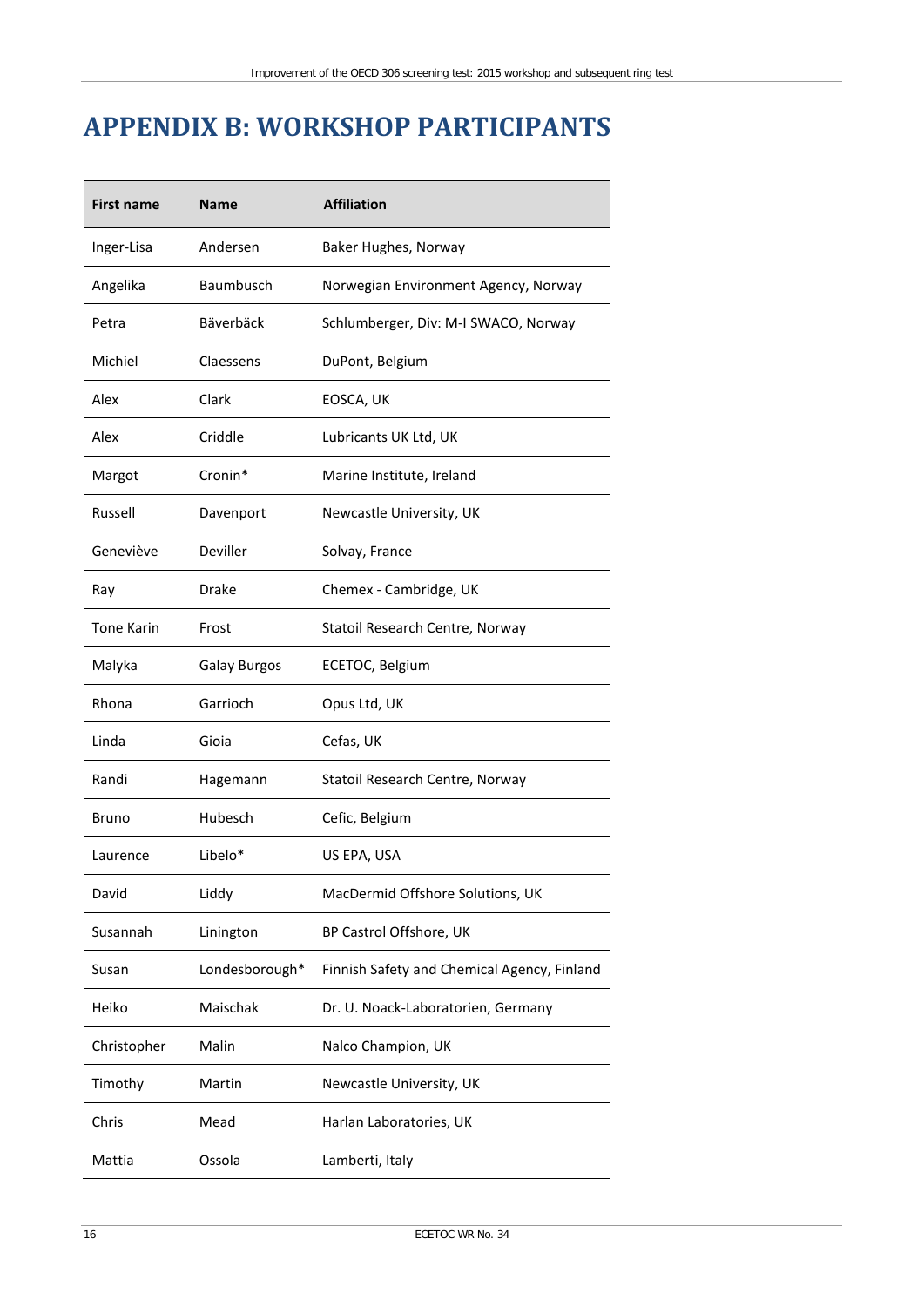| Nik            | Robinson | EOSCA, UK                            |
|----------------|----------|--------------------------------------|
| Matthew        | Rodgers  | Chemex - Cambridge, UK               |
| <b>Bob</b>     | Rowles   | Cefas, UK                            |
| Mark           | Shields  | DECC, UK                             |
| Jason          | Snape    | AstraZeneca, UK                      |
| Marieke        | Soeter   | WIL Research Europe B.V., NL         |
| Katherine      | Sowders* | Baker Hughes, USA                    |
| lan            | Still    | EOSCA, UK                            |
| Reidunn        | Stokke   | Norwegian Environment Agency, Norway |
| Kayashima      | Takakazu | CERI, Japan                          |
| Kirit          | Wadhia   | Opus Ltd, UK                         |
| Aina Charlotte | Wennberg | NIVA, Norway                         |
| Graham         | Whale    | Shell, UK                            |

\* Attended by webinar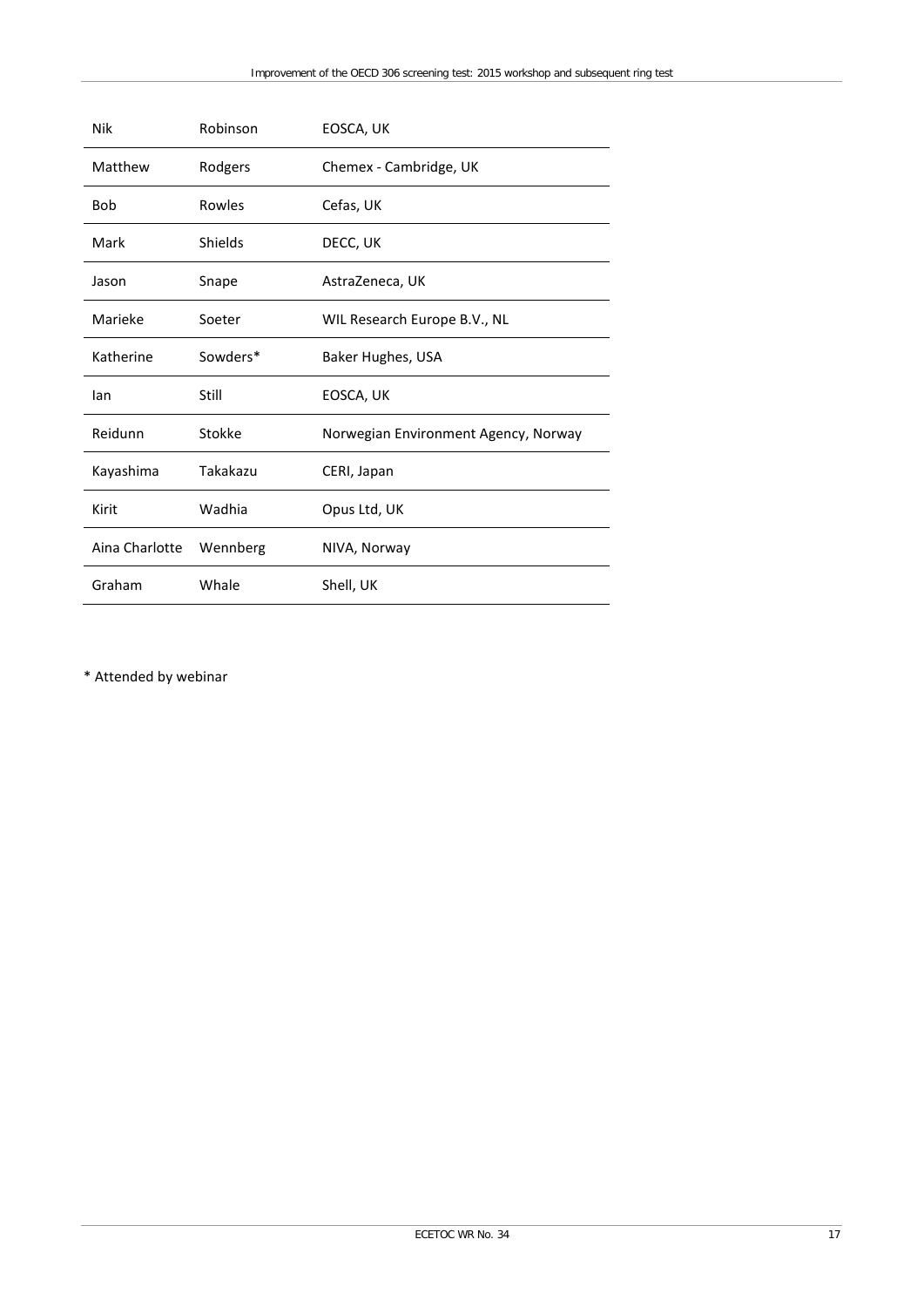# <span id="page-23-0"></span>**APPENDIX C: Authors (Workshop Organising Committee)**

Graham Whale Shell Health, Manchester, UK

Amelie Ott \* Newcastle University, Newcastle-upon-Tyne, UK

Tim Martin Newcastle University, Newcastle-upon-Tyne, UK

Jason Snape AstraZeneca, Cheshire, UK

Bob Rowles Centre for Environment, Fisheries and Aquaculture Science (CEFAS), Cheshire, UK

Malyka Galay Burgos \*\* European Centre for Ecotoxicology and Toxicology of Chemicals (ECETOC), Brussels, Belgium

Russell Davenport Newcastle University, Newcastle-upon-Tyne, UK

\* Amelie Ott, though not on the Organising Committee for the workshop, made significant contributions to this workshop report. \*\* Left ECETOC July 2016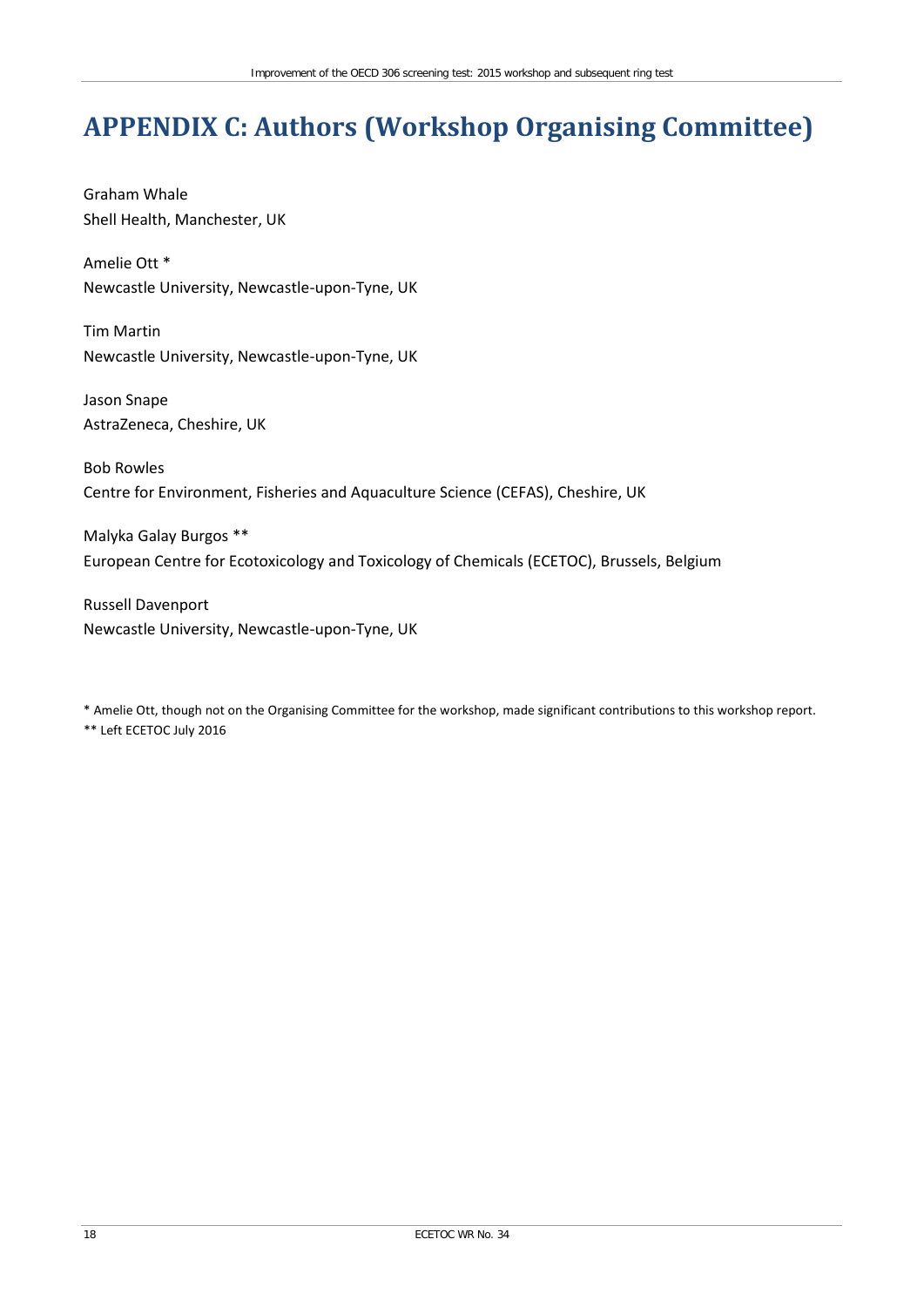## **ECETOC PUBLISHED REPORTS**

The full catalogue of ECETOC publications can be found on the ECETOC website: <http://www.ecetoc.org/publications>